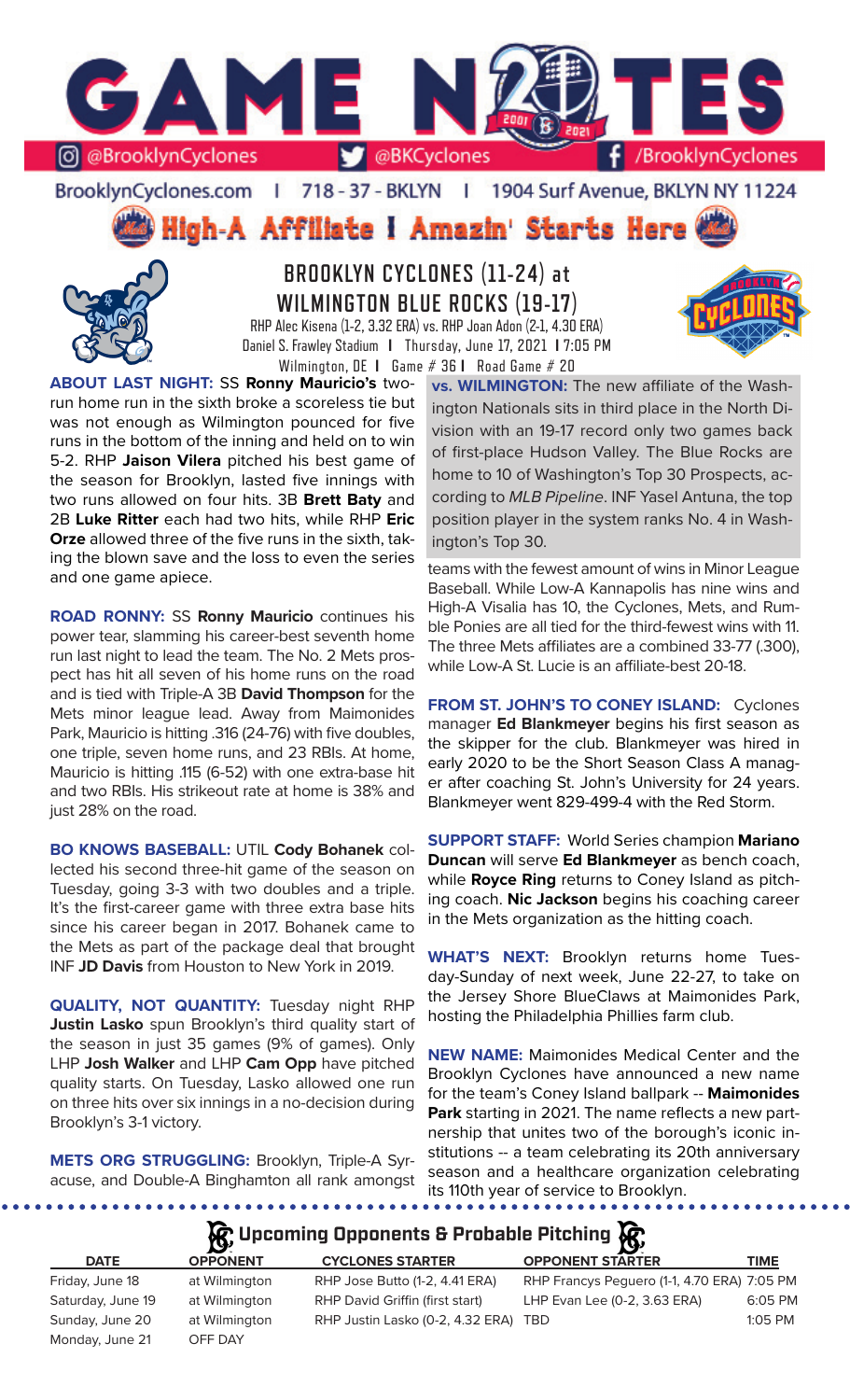### **JUNE 17 AT WILMINGTON STARTING PITCHER PAGE 2**



# # 36 ALEC KISENA RHP

**Height:** 6-5 **Weight:** 275

**Date of Birth:** October 12, 1995 **Age**: 25

**Hometown:** Seattle, Washington **How Obtained:** Signed as a minor league free agent, 2/25/19

Drafted: 16th round pick of the Detroit Tigers in 2015

College: Edmonds Community College (Washington)

**LAST TIME OUT:** Taking a no-decision in Brooklyn's 5-4 loss | to Hudson Valley, Kisena set the early tone with two runs allowed over five innings, striking eight for the second time -- a season-high total.

|                          | 695 VADE PI VADE |            |     |   |                |                |    |   |           |            |  |  |  |
|--------------------------|------------------|------------|-----|---|----------------|----------------|----|---|-----------|------------|--|--|--|
| <b>Brooklyn Cyclones</b> |                  |            |     |   |                |                |    |   |           |            |  |  |  |
| <b>DATE</b>              | <b>OPP</b>       | <b>DEC</b> | ΙP  | н | R              | ER             | BB | к | <b>HR</b> | <b>AVG</b> |  |  |  |
| 6/12                     | HV               |            | 5.0 | 3 | 2              | 2              | 2  | 8 | 0         | .167       |  |  |  |
| 6/5                      | @ JS             |            | 5.0 | Ο | O              | O              |    | 5 | O         | 164        |  |  |  |
| 5/29                     | <b>ABD</b>       |            | 21  | 3 | $\overline{2}$ | $\overline{2}$ | 2  | 6 | O         | .220       |  |  |  |
| 5/14                     | @GVL             |            | 4.1 | 2 | $\overline{2}$ | 2              | 4  | 3 |           | 194        |  |  |  |
| 5/8                      | @ASH             | W          | 5.0 | 4 | $\mathcal{P}$  | 2              | 2  | 8 |           | 222        |  |  |  |
|                          |                  |            |     |   |                |                |    |   |           |            |  |  |  |

**2021 GAME-BY-GAME**

**STRONG:** Alec Kisena has allowed two earned runs or fewer in all five of his starts this season, posting a 3.21 ERA. His 35.3 strikeout rate ranks best among the starting pitchers that have played for Brooklyn this season. Among the current roster, Kisena has the highest K% on staff.

**GREET THE METS:** New York signed Kisena to a minor league deal in February 2019 after Kisena pitched for the Gateway Grizzlies in 2017 and 2018 in the Frontier League (independent)...Joined Low-A Columbia in late April.

**GATEWAY TO THE...EAST:** Combined to strike out 167 batters in 168.1 innings over 31 starts for the Grizzlies between 2017-18...Fanned 108 in 100.1 innings during his second season, putting together 9.7 strikeouts per nine.

**INJURY HISTORY:** Suffered a torn ACL during his time with the Detroit Tigers...Released by the organization during extended spring training in 2016.

**ORIGINS:** Drafted by the Tigers out of Edmonds Community College in 2015, pitching one season in the system with the GCL Tigers...Struck out 44 in 40 innings, posting a 2.25 ERA.

**SEATTLE START:** Grew up watching the Seattle Mariners with Randy Johnson and Edgar Martinez.

| K%           | BB%      | HR/9       |
|--------------|----------|------------|
| 35%          | $12.9\%$ | 0.83       |
| <b>BABIP</b> | GB%      | <b>FIP</b> |
| .244         | 40.5%    | 3.82       |

### **KISENA'S SEASON AND CAREER HIGHS**

| 2021 Season                    |                              | Career                        |
|--------------------------------|------------------------------|-------------------------------|
| 8 (2x, 6/12 vs. Hudson Valley) | <b>Strikeouts</b>            | 10 (7/11/15 vs. GCL Braves)   |
| None                           | <b>Double Digit K Games</b>  | 1 (7/11/15 vs. GCL Braves)    |
| 4 (5/8 at Asheville)           | <b>High Hits, Game</b>       | 8 (8/12/15 at GCL Braves)     |
| 1 (5/8 at Asheville)           | High HR, Game                | 1 (5x, 5/13/21 at Asheville)  |
| 2 (5/8 at Asheville)           | <b>High Runs, Game</b>       | 5 (2x, 6/13/19 vs. Lexington) |
| 2 (5/8 at Asheville)           | <b>High Walks, Game</b>      | 3 (7x, 9/1/19 at Augusta)     |
| 5 (2x, 6/5 at Jersey Shore)    | <b>Innings Pitched, Game</b> | 6.2 (8/27/19)                 |
| None                           | <b>Complete Games</b>        | None                          |
| None                           | <b>Shutouts</b>              | None                          |
|                                |                              |                               |

|             |    | <b>CATCHER ERA</b> |            |            |
|-------------|----|--------------------|------------|------------|
| <b>NAME</b> | G  | ER                 | <b>INN</b> | <b>ERA</b> |
| Alvarez     | x  | 34                 | 671        | 4.54       |
| Mena        | 5  | 21                 | 41         | 4.61       |
| Senger      | 9  | 44                 | 81         | 4.89       |
| Uriarte     | 11 | 54                 | 89         | 5.46       |

| CYCLONES STARTING PITCHER BREAKDOWN |   |                                                       |    |     |         |  |  |  |  |  |  |
|-------------------------------------|---|-------------------------------------------------------|----|-----|---------|--|--|--|--|--|--|
| <b>STARTER</b>                      |   | <b>GS Quality StartsRun SupportRS/Start BC Record</b> |    |     |         |  |  |  |  |  |  |
| Butto, Jose                         |   | ი                                                     | 31 | 4.4 | $3 - 4$ |  |  |  |  |  |  |
| Kisena, Alec                        | 5 | Ω                                                     | 26 | 5.2 | $1 - 4$ |  |  |  |  |  |  |
| Lasko, Justin                       | 3 | 1                                                     | 6  | 2.0 | $1 - 2$ |  |  |  |  |  |  |
| Opp, Cam                            |   |                                                       | 10 | 25  | $1 - 3$ |  |  |  |  |  |  |
| Parsons, Hunter                     |   | O                                                     | 5  | 5.0 | $1 - 0$ |  |  |  |  |  |  |
| Rojas, Oscar                        |   | O                                                     | 21 | 5.3 | $1 - 3$ |  |  |  |  |  |  |
| Vilera, Jaison                      |   | O                                                     | 20 | 2.9 | $0 - 7$ |  |  |  |  |  |  |
| Walker, Josh                        |   |                                                       | 27 | 6.8 | $3-1$   |  |  |  |  |  |  |

|                  | <b>BROOKLYN CYCLONES PITCHING BREAKDOWN</b> |            |              |       |       |     |         |        |           |            |               |       |      |                    |       |     |      |                |           |            |
|------------------|---------------------------------------------|------------|--------------|-------|-------|-----|---------|--------|-----------|------------|---------------|-------|------|--------------------|-------|-----|------|----------------|-----------|------------|
|                  |                                             |            |              |       |       |     |         |        |           |            |               |       |      |                    |       |     |      |                |           |            |
|                  | W-L                                         | <b>ERA</b> |              | IP HR |       |     | ER BB K |        | <b>HR</b> | <b>AVG</b> |               | W-L   | ERA  | IP HR              |       |     |      | ER BB K        | <b>HR</b> | <b>AVG</b> |
| <b>STARTERS</b>  | 5-16                                        | 5.91       | 152.1 145    |       | - 110 | 100 |         | 56 160 | 30        | .247       | I HOME.       | 4-12  | 4.14 | 139.0 118 74       |       | 64  | - 61 | 142            | - 10      | .230       |
| <b>RELIEVERS</b> | $6 - 8$                                     | 4.06       | 144.0 127 82 |       |       | 65  | 77      | 164    | - 9       | .233       | <b>I ROAD</b> | 7-12  | 5.78 | 1571 154           | - 118 | 101 | 72   | 182            | -29       | .249       |
| <b>TOTAL</b>     | 11-24 4.86 296.1 272 192 160 133 324 39     |            |              |       |       |     |         |        |           |            | .240 I TOTAL  | 11-24 |      | 4.86 296.1 272 192 |       |     |      | 160 133 324 39 |           | .240       |
|                  |                                             |            |              |       |       |     |         |        |           |            |               |       |      |                    |       |     |      |                |           |            |
|                  |                                             |            |              |       |       |     |         |        |           |            |               |       |      |                    |       |     |      |                |           |            |

**BULLPEN NOTES**

-RHP Bryce Montes de Oca leads the relievers with a 33.3% strikeout rate.

-RHP Brian Metoyer's 2.93 FIP is the lowest in the Cyclones bullpen.

-RHP Eric Orze has the bullpen's finest K-BB% (20.0%), posting a 25.7% K rate and a 5.7% BB rate.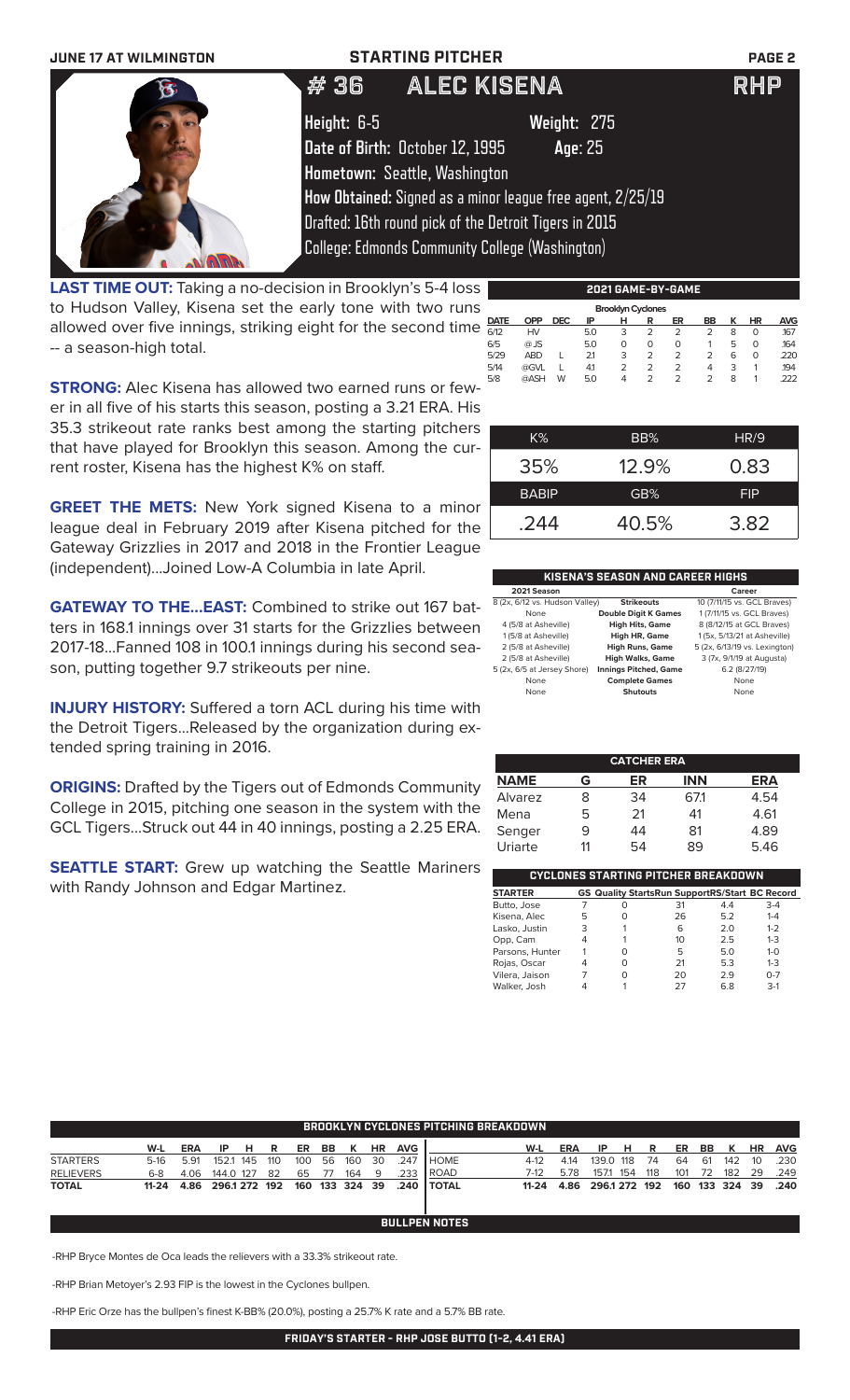| <b>JUNE 17 AT WILMINGTON</b>                                             |                                                                                                                                                                                                                            | <b>BATTING PAGES</b>                                                                                                                                                                                                                                                                                                                                                             | PAGE <sub>3</sub>                                                                                                                                                                 |
|--------------------------------------------------------------------------|----------------------------------------------------------------------------------------------------------------------------------------------------------------------------------------------------------------------------|----------------------------------------------------------------------------------------------------------------------------------------------------------------------------------------------------------------------------------------------------------------------------------------------------------------------------------------------------------------------------------|-----------------------------------------------------------------------------------------------------------------------------------------------------------------------------------|
| <b>FRANCISCO ALVAREZ - C</b><br>#19                                      |                                                                                                                                                                                                                            |                                                                                                                                                                                                                                                                                                                                                                                  | .228, 3 HR, 12 RBI, .343 WOBA, WRC+ 117                                                                                                                                           |
| Last Game: 0-3. BB<br><b>RISP:</b> 5-15 (.333)<br>Streak:                | <b>Home: 5-28</b><br><b>Road: 8-29</b><br>vs. WIL: 1-7                                                                                                                                                                     | Last HR: 6/12 vs. Hudson Valley<br>Multi-Hit Games: 2 (6/12 vs. Hudson Valley)<br>Multi-RBI Games: 2 (6/12 vs. Hudson Valley)                                                                                                                                                                                                                                                    | Season High, Hits: 3 (6/6 at JS)<br>Season High, Runs: 1 (3x, 6/12 vs HV)<br>Season High, RBI: 4 (6/6 at JS)<br>Season High, SB: 1 (6/3 at JS)                                    |
|                                                                          |                                                                                                                                                                                                                            | • Enters his fourth year in the Mets organizationCalled up from Low-A St. Lucie on Monday, May 2419 years old, turning 20 on November 19<br>• Ranks as the No. 1 prospect in the Mets system according to both MLB Pipeline and Baseball AmericaRanked as No. 4 catching prospect in baseball and the                                                                            |                                                                                                                                                                                   |
|                                                                          | No. 38 prospect in the game according to MLB Pipeline<br>• Non-roster invitee to Mets Spring TrainingSigned with NYM as NDFA on July 2, 2018                                                                               | • Hit .417 (20-48) with five doubles, two home runs, and 12 RBIs in 15 games with St. LucieStruck out seven times and walked 15went 2-for-4 in stolen bases                                                                                                                                                                                                                      |                                                                                                                                                                                   |
| #9<br>ZACH ASHFORD - OF                                                  |                                                                                                                                                                                                                            |                                                                                                                                                                                                                                                                                                                                                                                  | .216, 1 HR, 5 RBI, .291 wOBA, wRC+ 84                                                                                                                                             |
| Last Game: DNP<br><b>RISP: 3-12</b><br><b>Streak:</b> 2 G (2-7)          | <b>Home: 8-32</b><br><b>Road: 3-19</b><br>vs. HV: 4-15                                                                                                                                                                     | Last HR: 5/23 vs. Hudson Valley<br>Multi-Hit Games: 1 (5/23 vs. Hudson Valley)<br>Multi-RBI Games: 1 (5/23 vs. Hudson Valley)                                                                                                                                                                                                                                                    | Season High, Hits: 2 (5/23 vs. HV)<br>Season High, Runs: 2 (6/6 at JS)<br><b>Season High, RBI: 2 (5/23 vs. HV)</b><br><b>Season High, SB:</b> 1 (2x, 6/9 vs. HV G2)               |
|                                                                          | • Drafted by the Mets out of Fresno State in the 6th round of the 2019 MLB Draft                                                                                                                                           | · Enters his third year in the Mets organizationCalled up from Low-A St. Lucie on Saturday, May 22<br>• Hit .340 (17-50) in 14 games with the St. Lucie Mets in 2021, collecting three doubles and six walks with a stolen base<br>• Spent his first few games as a pro with Brooklyn in 2019, hitting .136 in 16 games before being sent to the GCL Mets (37 G, .295/2/23/.413) |                                                                                                                                                                                   |
| # 22 BRETT BATY - INF                                                    |                                                                                                                                                                                                                            |                                                                                                                                                                                                                                                                                                                                                                                  | .327, 5 HR, 29 RBI, .428 wOBA, wRC+ 170                                                                                                                                           |
| Last Game: 2-4                                                           | <b>Home: 11-48</b>                                                                                                                                                                                                         | Last HR: 6/9 vs. Hudson Valley G2                                                                                                                                                                                                                                                                                                                                                | Season High, Hits: 4 (5/19 vs. HV)                                                                                                                                                |
| <b>RISP:</b> 16-36 (.444)<br><b>Streak: 2 G (3-8)</b>                    | <b>Road: 25-61</b><br>vs. WIL: 3-8                                                                                                                                                                                         | Multi-Hit Games: 11 (6/16 at Wilmington)<br>Multi-RBI Games: 8 (6/4 at Jersey Shore)                                                                                                                                                                                                                                                                                             | Season High, Runs: 2 (5x, 6/9 vs. HV G2)<br><b>Season High, RBI:</b> $4$ ( $2x$ , $6/3$ at JS)<br><b>Season High, SB:</b> 1 (2x, 5/19 vs. HV)                                     |
|                                                                          | • Joined the Alternate Training Site in Brooklyn in 2020                                                                                                                                                                   | • Enters his third year in the Mets organizationRated as the No. 4 prospect in the Mets system and the No. 94 prospect in baseball according to MLB Pipeline<br>• Earned a non-roster invitation to Spring Training in 2021, collecting a double and a single in 10 games and 10 at-bats                                                                                         |                                                                                                                                                                                   |
|                                                                          |                                                                                                                                                                                                                            | · Spent the majority of his first pro season with Kingsport (R) before a promotion to Brooklyn to finish the 2019 season, winning the league title with the Cyclones<br>• Committed to the University of Texas before being drafted in the first round (12th overall) in 2019                                                                                                    |                                                                                                                                                                                   |
| #11<br><b>CODY BOHANEK - INF</b>                                         |                                                                                                                                                                                                                            |                                                                                                                                                                                                                                                                                                                                                                                  | .286, 2 HR, 4 RBI, .425 wOBA, wRC+ 168                                                                                                                                            |
| Last Game: 1-4, R<br><b>RISP: 0-8</b><br><b>Streak:</b> 2 G (4-7)        | <b>Home: 2-19</b><br><b>Road: 9-23</b><br>vs. WIL: 4-7                                                                                                                                                                     | Last HR: 6/9 vs. Hudson Valley G1<br>Multi-Hit Games: 2 (6/15 at Wilmington)<br><b>Multi-RBI Games:</b>                                                                                                                                                                                                                                                                          | Season High, Hits: 3 (5/5 at Asheville)<br>Season High, Runs: 2 (2x, 6/15 at Wil)<br>Seaon High, RBI: 1 (3x, 6/15 at Wilmington)<br>Season High, SB: 1 (6/15 at Wilmington)       |
|                                                                          |                                                                                                                                                                                                                            | • Enters his third year in the Mets organization and his fifth as a professionalTraded from Houston to the Mets in January of 2019 along with 3B J.D. Davis in                                                                                                                                                                                                                   |                                                                                                                                                                                   |
|                                                                          | exchange for OF Ross Adolph, INF Luis Santana, and C Scott Manea<br>• Broke camp with Brooklyn: 5 G, .313/.500/.500 with a home run a two RBIs<br>• Originally drafted by Houston in the 30th round of the 2017 MLB Draft. | • Returns from Triple-A Syracuse 5/12-6/8: 19 G, 185/.338/.278 (10-54) with three doubles, one triple and two RBIs.                                                                                                                                                                                                                                                              |                                                                                                                                                                                   |
| #8<br>ANTOINE DUPLANTIS - OF                                             |                                                                                                                                                                                                                            |                                                                                                                                                                                                                                                                                                                                                                                  | .242, 1 HR, 5 RBI, .297 wOBA, wRC+ 88                                                                                                                                             |
| Last Game: 1-5<br><b>RISP:</b> 5-19 $(.263)$<br><b>Streak:</b> 1 G (1-5) | <b>Home: 6-49</b><br><b>Road: 21-71</b><br>vs. WIL: 1-9                                                                                                                                                                    | <b>Last HR: 5/6 at Asheville</b><br>Multi-Hit Games: 7 (6/6 at Jersey Shore)<br>Multi-RBI Games: 1(5/12 at Greenville)                                                                                                                                                                                                                                                           | Season High, Hits: 4 (5/16 at Greenville)<br>Season High, Runs: 4 (5/16 at Greenville)<br>Season High, RBI: 2 (5/12 at Greenville)<br>Season High, SB: 1 (2x, 5/16 at Greenville) |
|                                                                          | • Recorded eight outfield assists in 47 games to lead Brooklyn in 2019                                                                                                                                                     | · Enters his third year in the Mets organization Spent his draft year with Brooklyn and scored the game-winning run against Lowell in the 2019 NYPL Championship                                                                                                                                                                                                                 |                                                                                                                                                                                   |
| finished a season at LSU hitting lower than .316                         |                                                                                                                                                                                                                            | • Finished his LSU career with 359 hits, most in school history and second-most in SEC history behind fellow Mets MiLB outfielder Jake Mangum (383 hits)Never                                                                                                                                                                                                                    |                                                                                                                                                                                   |
|                                                                          |                                                                                                                                                                                                                            | • Mets 12th round pick, 2019Also drafted in the 19th round by Cleveland in 2018Brother Armond, holds the world record in the pole vault with a height of 6.18m.                                                                                                                                                                                                                  |                                                                                                                                                                                   |
| # 20 JOE GENORD - INF                                                    |                                                                                                                                                                                                                            |                                                                                                                                                                                                                                                                                                                                                                                  | .208, 6 HR, 12 RBI, .297 wOBA, wRC+ 87                                                                                                                                            |
| Last Game: 1-4<br><b>RISP: 2-24 (.083)</b><br><b>Streak:</b> 1 G (1-4)   | <b>Home: 7-42</b><br><b>Road: 15-65</b><br>vs. WIL: 1-8                                                                                                                                                                    | Last HR: 6/1 at Jersey Shore<br>Multi-Hit Games: 3 (5/19 vs. Hudson Valley)<br>Multi-RBI Games: 3 (6/1 at Jersey Shore)                                                                                                                                                                                                                                                          | Season High, Hits: 3 (2x, 5/19 vs. HV)<br>Season High, Runs: 3 (2x, 5/19 vs. HV)<br>Season High, RBI: 3 (5/8 at Asheville)<br>Season High, SB:                                    |
|                                                                          |                                                                                                                                                                                                                            | • Enters his third year in the Mets organizationNamed to the NYPL All-Star team and won a league title with Brooklyn in 2019<br>• Led the Cyclones with nine home runs and 44 RBIsEarned Player of the Week honors with the Cyclones during the week of July 7.                                                                                                                  |                                                                                                                                                                                   |
| • Mets 9th round pick in 2019 out of South Florida                       | • Two-time All-AAC honoree who led USF in home runs in each of his three seasons<br>• Also drafted by the Los Angeles Dodgers in the 19th round of the 2015 draft.                                                         |                                                                                                                                                                                                                                                                                                                                                                                  |                                                                                                                                                                                   |
| #2<br><b>RONNY MAURICIO - INF</b>                                        |                                                                                                                                                                                                                            |                                                                                                                                                                                                                                                                                                                                                                                  | .234, 7 HR, 25 RBI, .322 wOBA, wRC+ 104                                                                                                                                           |
| Last Game: 2-4, HR, 2 RBI, R                                             | <b>Home: 6-52</b>                                                                                                                                                                                                          | Last HR: 6/16 at Wilmington                                                                                                                                                                                                                                                                                                                                                      | Season High, Hits: 3 (2x, 5/16 at Greenville)                                                                                                                                     |
| <b>RISP: 9-34 (.265)</b><br><b>Streak:</b> 2 G (3-8)                     | <b>Road: 25-76</b><br>vs. WIL: 3-8                                                                                                                                                                                         | Multi-Hit Games: 5 (6/16 at Wilmington)<br>Multi-RBI Games: 7 (6/16 at Wilmington)                                                                                                                                                                                                                                                                                               | Season High, Runs: 2 (4x, 6/3 at JS)<br>Seaon High, RBI: 4 (2x, 5/16 at Greeville)<br><b>Season High, SB: 1 (5/23 vs. HV)</b>                                                     |
| Dominican Winter League                                                  | • Named a South Atlantic League mid-season All-Star with Columbia (A) in 2019                                                                                                                                              | • Enters his fifth year in the Mets organizationRated as the No. 2 prospect in the Mets system and the No. 58 prospect in baseball according to MLB Pipeline<br>• Non-roster invitee to Spring Training for the third consecutive seasonSpent 2020 at the Mets Alternate Site and had one at-bat with the Tigres del Licey in the                                                |                                                                                                                                                                                   |
|                                                                          |                                                                                                                                                                                                                            | • Won the 2018 GCL Mets Sterling Award, given to the team's most valuable playerSigned with the Mets as a 16-year-old on July 2, 2017.                                                                                                                                                                                                                                           |                                                                                                                                                                                   |
| <b>JOSE MENA - C</b><br>#16                                              |                                                                                                                                                                                                                            |                                                                                                                                                                                                                                                                                                                                                                                  | .077, 0 HR, 2 RBI, .150 w0BA, wRC+ -4                                                                                                                                             |
| Last Game: DNP<br><b>RISP: 0-5</b><br>Streak:                            | <b>Home: 0-13</b><br><b>Road: 2-13</b><br>vs. HV: 0-5                                                                                                                                                                      | Last HR:<br><b>Multi-Hit Games:</b><br><b>Multi-RBI Games:</b>                                                                                                                                                                                                                                                                                                                   | Season High, Hits: 1 (2x, 5/14 at Greenville)<br>Season High, Runs: 1 (2x, 5/16 at Greenville)<br><b>Season High, RBI:</b> 1 (2x, 5/21 vs. HV)<br>Season High, SB:                |
| • Enters his sixth year in the Mets organization                         |                                                                                                                                                                                                                            | • Won a 2019 NYPL Championship with Brooklyn, posting his best offensive season as a professional, posting career highs in batting average, hits, home runs,                                                                                                                                                                                                                     |                                                                                                                                                                                   |
| RBIs, and runs                                                           | • Signed with the Mets on June 22, 2016 as international free agent.                                                                                                                                                       | • Has caught 81% of would-be base stealers (51 of 81) in his previous four seasons in the system.                                                                                                                                                                                                                                                                                |                                                                                                                                                                                   |
|                                                                          |                                                                                                                                                                                                                            |                                                                                                                                                                                                                                                                                                                                                                                  |                                                                                                                                                                                   |
| <b>LUKE RITTER - INF</b><br>#19                                          |                                                                                                                                                                                                                            |                                                                                                                                                                                                                                                                                                                                                                                  | .229, 4 HR, 13 RBI, .301 wOBA, wRC+ 90                                                                                                                                            |

Exast Game: 2-3, 2B, BB<br> **Season High, Hits: 3** (5/12 at Greenville)<br> **Season High, Hits: 3** (5/12 at Greenville)<br> **Season High, Runs:** 2 (5/8 at Asheville)<br> **Season High, Runs:** 2 (5/8 at Asheville)<br> **Season High, Runs:**

• Enters his third year in the Mets organization...Won a New York-Penn League title with Brooklyn in 2019

• Led Brooklyn in 2019 in games played (68), runs (39), doubles (15), and walks (33)

• Two-time First Team All-AAC honoree

• Mets 7th-round pick in 2019 from Wichita State...Also drafted by the Minnesota Twins in the 37th round of the 2018 MLB Draft • Played linebacker at Rockhurst High School and set the school record with 184 tackles.

**Last Game:** 2-3, 2B, BB **Home:** 8-44 **Last HR:** 5/29 vs. Aberdeen **Season High, Hits:** 3 (5/11 at Greenville) **RISP:** 3-29 (.103) **Road:** 16-61 **Multi-Hit Games:** 6 (6/16 at Wilmington) **Season High, Runs:** 2 (5/8 at Asheville) **Streak:** 1 G (2-3) **vs. WIL:** 2-7 **Multi-RBI Games:** 3 (5/16 at Greenville) **Season High, RBI:** 3 (5/16 at Greenville)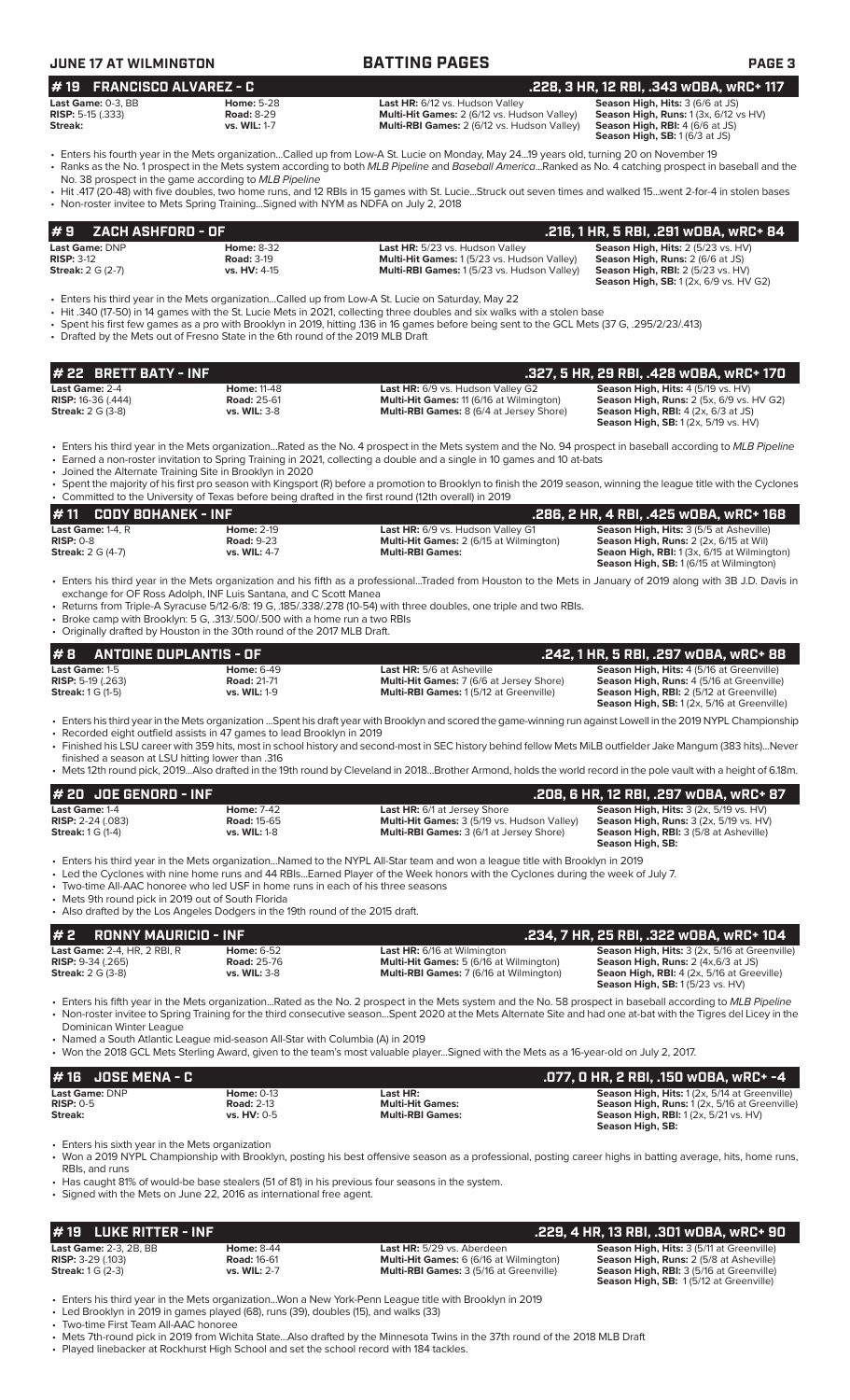### **JUNE 17 AT WILMINGTON BATTING PAGES PAGE 4**

| $# 4$ LT STRUBLE - OF   |                     |                         | . .167, O HR, O RBI, .296 wOBA, wRC+ 87'                    |
|-------------------------|---------------------|-------------------------|-------------------------------------------------------------|
| Last Game: DNP          | <b>Home: 2-9</b>    | Last HR:                | <b>Season High, Hits:</b> $1(2x, 6/10 \text{ vs. HV})$      |
| <b>RISP:</b> 0-3 (.000) | Road: $0-3$         | <b>Multi-Hit Games:</b> | <b>Season High, Runs:</b> $1(2 \times 5/21 \text{ vs. HV})$ |
| <b>Streak:</b>          | <b>vs. WIL: 0-3</b> | <b>Multi-RBI Games:</b> | <b>Season High, RBI:</b> 1 (5/19 vs. HV)                    |
|                         |                     |                         | Season High, SB:                                            |
|                         |                     |                         |                                                             |

• Enters his third year in the Mets organization...Returned 6/8 from Triple-A Syracuse...went 1-2 with a walk in two games...received from Low-A St Lucie on 5/18. • With Brooklyn 5/19-5/23: 1-5...Went 6-21 (.286) with three RBIs and four walks in seven games with the St. Lucie Mets to begin the year • Played in the GCL in 2019, hitting .231 over 18 games during his draft year

• Selected by the Mets in the 29th round in 2019 out of Felician College...Hails from Hammonton, NJ

|                             | . Selected by the Mets in the Z3th found in Z013 out of Felician CollegeFialls home rammonton, in |                                                    |                                                    |  |  |  |  |  |  |
|-----------------------------|---------------------------------------------------------------------------------------------------|----------------------------------------------------|----------------------------------------------------|--|--|--|--|--|--|
| $# 4$ BLAKE TIBERI - INF/OF |                                                                                                   |                                                    | . .167, O HR, 1 RBI, .253 wOBA, wRC+ 61            |  |  |  |  |  |  |
| Last Game: 0-4              | <b>Home: 5-24</b>                                                                                 | Last HR:                                           | <b>Season High, Hits: 2 (2x, 5/27 vs. ABD G2)</b>  |  |  |  |  |  |  |
| <b>RISP:</b> 1-16 $(.063)$  | <b>Road: 6-47</b>                                                                                 | <b>Multi-Hit Games: 2 (5/27 vs. Aberdeen - G2)</b> | <b>Season High, Runs:</b> $2(5/22 \text{ vs. HV})$ |  |  |  |  |  |  |
| Streak:                     | vs. HV: 1-11                                                                                      | <b>Multi-RBI Games:</b>                            | <b>Season High, RBI:</b> 1(5/8 at Asheville)       |  |  |  |  |  |  |
|                             |                                                                                                   |                                                    | Concor High CD.                                    |  |  |  |  |  |  |

**Season High, SB:** 

• Enters his sixth year in the Mets organization...Returns to Brooklyn for the first time since his pro debut year in 2016 • Spent parts of two seasons with Columbia and St. Lucie...Underwent Tommy John surgery on his elbow on May 3, 2017, missing the remainder of the season after just five games

• Has played second base, third base, left field and right field across more than 295 games • Mets 3rd round draft pick in 2016 from Louisville...2016 Third Team All-ACC in final y

|                       | 1# 17   JUAN URIARTE - C |                                                                                                | . .205, 0 HR, 1 RBI, .244 wOBA, wRC+ 55     |
|-----------------------|--------------------------|------------------------------------------------------------------------------------------------|---------------------------------------------|
| <b>Last Game:</b> 0-3 | <b>Home: 5-16</b>        | Last HR:                                                                                       | <b>Season High, Hits: 2 (6/9 vs. HV G2)</b> |
| <b>RISP: 1-7</b>      | <b>Road: 3-23</b>        | <b>Multi-Hit Games:</b> 1 (6/9 vs. Hudson Valley G2) <b>Season High, Runs:</b> 2 (5/19 vs. HV) |                                             |
| Streak:               | $vs. HV: 0-3$            | <b>Multi-RBI Games:</b>                                                                        | <b>Season High, RBI:</b> 1(6/9 vs. HV G2)   |
|                       |                          |                                                                                                | Season High, SB:                            |

• Enters his eighth year in the Mets organization...Spent 2019 with Columbia (A) and the GCL Mets (R)

• Injured in his first at-bat with Brooklyn in 2018 on Opening Day at Staten Island, missing the entire season

• Finished 10th in batting average in the Appalachian League with Kingsport in 2017, hitting .305

• Caught 16 of 44 (36%) would-be base stealers in 2019. • Signed with the Mets as a NDFA on July 4, 2014.

| #10 ANTHONY WALTERS - INF    |                     |                                                                                                                                                                                                                                                                                                                                 | . .149, O HR, 5 RBI, .240 wOBA, wRC+ 52                  |
|------------------------------|---------------------|---------------------------------------------------------------------------------------------------------------------------------------------------------------------------------------------------------------------------------------------------------------------------------------------------------------------------------|----------------------------------------------------------|
| Last Game: DNP               | <b>Home: 6-22</b>   | Last HR:                                                                                                                                                                                                                                                                                                                        | <b>Season High, Hits:</b> $2$ ( $2x$ , $5/22$ vs. $HV$ ) |
| <b>RISP:</b> $4-14$ $(.286)$ | <b>Road: 1-25</b>   | <b>Multi-Hit Games:</b> 2 (5/22 vs. Hudson Valley)                                                                                                                                                                                                                                                                              | <b>Season High, Runs:</b> $1(4x, 6/3$ at JS)             |
| Streak:                      | <b>vs. WIL: 0-4</b> | Multi-RBI Games: 2 (5/22 vs. Hudson Valley)                                                                                                                                                                                                                                                                                     | <b>Season High, RBI:</b> 2 (2x, 5/22 vs. HV)             |
|                              |                     |                                                                                                                                                                                                                                                                                                                                 | Season High, SB:                                         |
|                              |                     | $\mathcal{L}$ , $\mathcal{L}$ , $\mathcal{L}$ , $\mathcal{L}$ , $\mathcal{L}$ , $\mathcal{L}$ , $\mathcal{L}$ , $\mathcal{L}$ , $\mathcal{L}$ , $\mathcal{L}$ , $\mathcal{L}$ , $\mathcal{L}$ , $\mathcal{L}$ , $\mathcal{L}$ , $\mathcal{L}$ , $\mathcal{L}$ , $\mathcal{L}$ , $\mathcal{L}$ , $\mathcal{L}$ , $\mathcal{L}$ , |                                                          |

• Enters his second year and first season in the Mets organization...Selected as one of six by the Mets in the 2020 MLB Draft (3rd round - San Diego State) • Drafted with teammate Casey Schmitt (SFG) in the top 100 picks of the MLB Draft, setting a mark for the first time two Aztecs have been drafted top 100 since Taber Lee and current Cyclones pitching coach Royce Ring in 2002

• Hit .271 in just 16 games for the Aztecs in 2020...Transferred to SDSU from Mt. San Antonio College after the 2018 season

• Attended Cal and played one season with the Golden Bears in 2017

| <b>Hardest Hit Balls - 2021</b>                   |                                   |                         |           |                        |      |                          |                           |                  |                           |
|---------------------------------------------------|-----------------------------------|-------------------------|-----------|------------------------|------|--------------------------|---------------------------|------------------|---------------------------|
| Date                                              | Player                            | <b>Opponent</b>         | Exit Velo | Result                 | Date | Plaver                   | <b>Opponent</b>           | <b>Exit Velo</b> | Result                    |
| 6/12                                              | <b>Francisco Alvarez</b>          | vs. Hudson Vallev 112.5 |           | Double                 | 6/15 | Ronny Mauricio           | at Wilmington             | 107.2            | Single                    |
| 6/11                                              | Brett Baty                        | vs. Hudson Valley 111.2 |           | <b>Ground Out</b>      | 6/9  | Brett Baty               | vs. Hudson ValleyG2 107.3 |                  | Double                    |
| $\begin{bmatrix} 6/1 \\ 6/6 \\ 6/1 \end{bmatrix}$ | Adrian Hernandez                  | at Jersev Shore         | 109.8     | <b>Home Run</b>        | 5/23 | Havden Senger            | vs. Hudson Vallev         | 107              | <b>Home Run</b>           |
|                                                   | <b>Francisco Alvarez</b>          | at Jersev Shore         | 109.7     | Single                 | 5/29 | Ronny Mauricio           | vs. Aberdeen              | 107              | Line Drive Out            |
|                                                   | Ronny Mauricio                    | at Jersev Shore         | 109.6     | Triple                 | 6/6  | <b>Francisco Alvarez</b> | at Jersev Shore           | 106.9            | Double                    |
| 6/15                                              | Francisco Alvarez at Wilmington   |                         | 109.2     | Single                 | 6/6  | Joe Genord               | at Jersey Shore           | 106.6            | <b>Ground Ball Out</b>    |
|                                                   | Francisco Alvarez at Jersey Shore |                         | 109.0     | <b>Home Run</b>        | 6/2  | Ronny Mauricio           | at Jersev Shore           | 106.3            | Single                    |
| $\frac{6}{15}$                                    | Francisco Alvarez vs. Aberdeen    |                         | 109       | Single                 | 6/1  | Brett Baty               | at Jersey Shore           | 106              | <b>Home Run</b>           |
|                                                   | Francisco Alvarez at Jersey Shore |                         | 108.7     | <b>Ground Ball Out</b> | 6/9  | Francisco Alvarez        | vs. Hudson VallevG1 105.7 |                  | <b>Ground Ball Single</b> |
| $\begin{array}{c} 6/5 \\ 6/2 \end{array}$         | Francisco Alvarez                 | at Jersey Shore         | 108.7     | Single                 | 6/12 | <b>Anthony Walters</b>   | vs. Hudson Valley 105.3   |                  | Double                    |
| 6/16                                              | Ronny Mauricio                    | at Wilmington           | 107.5     | <b>Home Run</b>        | 6/15 | Francisco Alvarez        | at Wilmington             | 105              | <b>Ground Ball Out</b>    |

## **Recent Home Run Chart**

| Date | Plaver         | <b>Opponent</b>                   | Exit Velo | <b>Launch Angle</b> | Distance  | 6/4  | Francisco Alvarez at Jersev Shore |                                              | 104.7 mph | 29.9 | 407 ft. |
|------|----------------|-----------------------------------|-----------|---------------------|-----------|------|-----------------------------------|----------------------------------------------|-----------|------|---------|
| 5/18 | Joe Genord     | vs. Hudson Valley                 |           |                     |           | 6/5  | Ronny Mauricio                    | at Jersey Shore                              | 102 mph   | 30.2 | 447 ft. |
| 5/23 | Zach Ashford   | vs. Hudson Valley                 | 99 mph    | 29.9                | 394 ft.   |      | Joe Genord                        | at Jersev Shore                              | 99 mph    | 25   | 384 ft. |
|      |                | Hayden Senger vs. Hudson Valley   | $107$ mph | 19.8                | 407 ft.   | 6/6  | Brett Baty                        | at Jersev Shore                              | 97.4 mph  | 26.3 | 387 ft. |
| 5/29 | Luke Ritter    | vs. Aberdeen                      | 92 mph    | 35.7                | 363 ft.   | 6/9  | Cody Bohanek                      | vs. Hudson Vallev 103 mph                    |           | 27   | 405 ft. |
| 6/1  | Brett Baty     | at Jersey Shore                   | $106$ mph | 36.3                | 379 ft.   |      | Gerson Molina                     | vs. Hudson Valley 98.4 mph                   |           | 29   | 390 ft. |
|      | Joe Genord     | at Jersev Shore                   | $107$ mph | 27.5                | 449 ft.   |      | Brett Baty                        | vs. Hudson Valley 91 mph                     |           | 32   | 342 ft. |
|      |                | Adrian Hernandez at Jersev Shore  | $109$ mph | 21.3                | 388 ft    | 6/12 |                                   | Francisco Alvarez vs. Hudson Valley 99.5 mph |           | 29   | 381 ft. |
|      |                | Francisco Alvarez at Jersey Shore | $109$ mph | 20.38               | $416$ ft. | 6/16 | Ronny Mauricio                    | at Wilmington                                | 107.5 mph | 22   | 426 ft. |
| 6/3  | Brett Baty     | at Jersey Shore                   | $107$ mph | 25                  | $413$ ft. |      |                                   |                                              |           |      |         |
|      | Brett Baty     | at Jersev Shore                   |           |                     |           |      |                                   |                                              |           |      |         |
|      | Ronny Mauricio | at Jersev Shore                   |           |                     |           |      |                                   |                                              |           |      |         |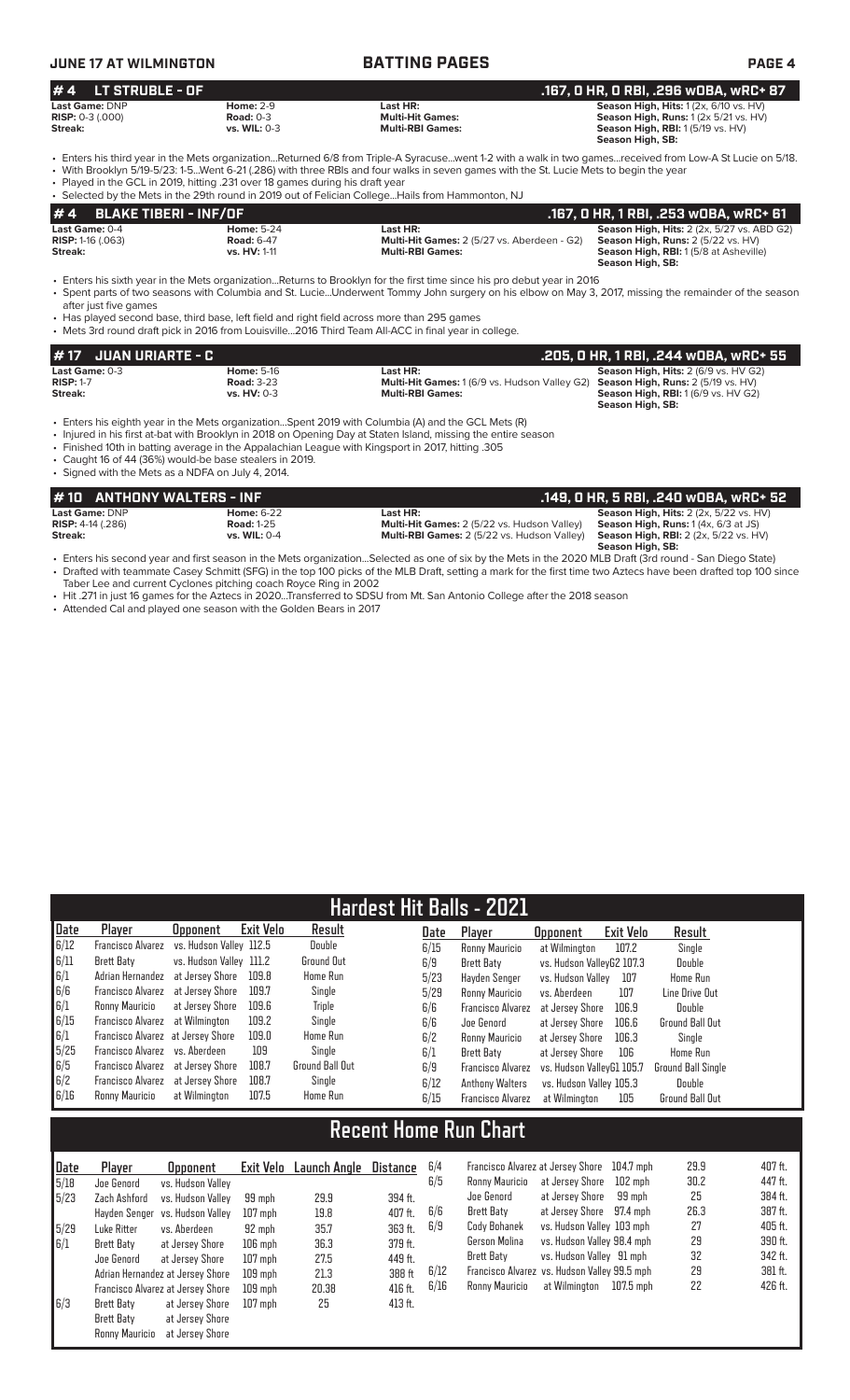| JUNE 17 AT WILMINGTON                   |                                                                                                                                                                                                         | <b>BULLPEN PAGE</b>                    |          |                                         |                              |                                               |                                     |                                | <b>PAGE 5</b>                |                         |
|-----------------------------------------|---------------------------------------------------------------------------------------------------------------------------------------------------------------------------------------------------------|----------------------------------------|----------|-----------------------------------------|------------------------------|-----------------------------------------------|-------------------------------------|--------------------------------|------------------------------|-------------------------|
| #18                                     | <b>ANDREW EDWARDS - LHP</b>                                                                                                                                                                             | 28.3% K%, 12% BB%, 2.25 ERA, 0 SV      |          |                                         | <b>LAST FIVE APPEARANCES</b> |                                               |                                     |                                |                              |                         |
| Last App: 6/15 at WIL<br>Leadoff: 1-13  | Last Loss: 5/18 vs. HV<br><b>Inherited Runners/Stranded: 4/4</b>                                                                                                                                        | SV/OP (Last): 1/1 (6/15 at WIL)        | Holds:   |                                         | <b>ANDREW EDWARDS</b>        |                                               |                                     |                                |                              |                         |
|                                         |                                                                                                                                                                                                         |                                        |          | DATE<br>OPP<br>DEC.<br>5/27 vs. ABD G1  | IP<br>1.0                    | н<br>R<br>1<br>0                              | ER<br>0                             | BB<br>$\mathbf{1}$             | К<br>$\mathbf{1}$            | HR<br>$\circ$           |
|                                         | Enters his third year in the Mets organizationStruck out the final batter in Game 3 of the 2019 •<br>NYPL Championship Series to win Brooklyn's first outright minor league baseball title in team his- |                                        |          | 6/2<br>@ JS                             | 2.0                          | $\overline{1}$<br>0                           | $\circ$                             | 2                              | $\mathbf{1}$                 | $\circ$                 |
| tory                                    |                                                                                                                                                                                                         |                                        |          | 6/6<br>$@$ JS                           | 1.1                          | 2<br>2                                        | $\overline{2}$                      | $\circ$                        | $\mathbf{1}$                 | $\mathbf{1}$            |
|                                         | • Spent the entire 2019 season with the Cyclones, collecting three saves                                                                                                                                |                                        |          | 6/12<br>HV                              | 2.0                          | $\circ$<br>0                                  | $\circ$                             | $\mathbf{1}$                   | 4                            | $\circ$                 |
|                                         | . Went to New Mexico State for two seasons after pitching a pair of campaigns for Central Arizona.                                                                                                      |                                        |          | 6/15<br>@ WIL<br>SV                     | 1.0                          | $\circ$<br>0                                  | $\circ$                             | $\mathbf{1}$                   | $\overline{2}$               | $\circ$                 |
| #5                                      | <b>BRIAN METOYER - RHP</b>                                                                                                                                                                              | 33.3 K%, 13 BB%, 3.86 ERA, 0 SV        |          | DATE<br>OPP<br><b>DEC</b>               | IP                           | <b>BRIAN METOYER</b><br>R                     | ER                                  | BB                             | Κ                            |                         |
| Last App: 6/15 at WIL                   | Last Loss:<br>5/15 at GVL                                                                                                                                                                               | <b>SV/OP (Last):</b> 1/1 (6/3 at JS)   | Holds:   | 5/23<br>vs. HV                          | 2.0                          | Н<br>$\circ$<br>O                             | $\circ$                             | $\mathbf{1}$                   | $\mathbf{1}$                 | HR<br>$\circ$           |
|                                         | Leadoff: 4-11, 2 BB, HBP Inherited Runners/Stranded: 4/3                                                                                                                                                |                                        |          | 5/29<br>vs. ABD                         | 1.1                          | 1<br>1                                        | $\mathbf{1}$                        | 2                              | 2                            | $\circ$                 |
|                                         | · Enters his fourth year in the Mets orgWon a New York Penn League title with Brooklyn in 2019                                                                                                          |                                        |          | <b>SV</b><br>6/3<br>@ JS                | 2.0                          | 3<br>$\mathbf{1}$                             | $\mathbf{1}$                        | $\circ$                        | 5                            | $\circ$                 |
|                                         | · Struck out 40 batters over 28.2 innings with BrooklynSpent his first professional season with                                                                                                         |                                        |          | 6/9<br>vs. HV G1<br>6/15<br>@ WIL<br>W  | 1.1<br>2.0                   | $\circ$<br>O<br>$\circ$<br>$\circ$            | $\circ$<br>$\circ$                  | 2<br>$\mathbf{1}$              | 3<br>3                       | $\circ$<br>$\circ$      |
| GCL Mets and Kingsport Mets             |                                                                                                                                                                                                         |                                        |          |                                         | <b>BRYCE MONTES DE OCA</b>   |                                               |                                     |                                |                              |                         |
|                                         | • Joins Ronnie Robbins (30th, 1981 - Toronto) as the only two LSU-Alexandria Generals to be                                                                                                             |                                        |          | OPP<br>DATE<br><b>DEC</b>               | IP                           | H<br>R                                        |                                     | ER BB                          | Κ                            | HR                      |
| drafted by a MLB team in school history |                                                                                                                                                                                                         |                                        |          | 5/25 vs. ABD                            | 2.0                          | 3<br>2                                        | $\overline{2}$                      | 2                              | $\overline{2}$               | $\circ$                 |
|                                         | • Native of Natchitoches (NACK-ah-tish), the oldest city in Louisiana (est. 1714).                                                                                                                      |                                        |          | 5/29<br>vs. ABD                         | 1.0                          | $\mathbf 0$<br>0                              | $\circ$                             | $\mathbf{1}$                   | $\mathbf{1}$                 | $\circ$                 |
| #43                                     | <b>BRYCE MONTES DE OCA - RHP</b>                                                                                                                                                                        | 33.3 K%, 17.5 BB%, 1.80 ERA, 0 SV      |          | 6/3<br>@ JS<br>W<br>vs. HV G2 SV<br>6/9 | 1.2<br>2.0                   | $\mathbf{1}$<br>0<br>$\mathsf{O}\xspace$<br>0 | $\circ$<br>$\circ$                  | $\mathbf{1}$<br>$\overline{2}$ | 4<br>2                       | $\circ$<br>$\circ$      |
| Last App: 6/12 vs HV                    | <b>Last Loss:</b>                                                                                                                                                                                       | SV/OP (Last):                          | Holds: 1 | 6/12<br>vs. HV<br>L                     | 1.2                          | $\overline{2}$<br>2                           | $\mathbf{1}$                        | $\circ$                        | $\overline{4}$               | $\circ$                 |
| <b>Leadoff: 2-9, 2 BB</b>               | Inherited Runners/Stranded: 2/2                                                                                                                                                                         |                                        |          |                                         |                              | <b>COLBY MORRIS</b>                           |                                     |                                |                              |                         |
|                                         | $\bullet$ Enters his fourth year in the Mets orgHas not pitched as a professional due to injuries                                                                                                       |                                        |          | DATE<br>OPP<br><b>DEC</b>               | IP                           | Н<br>R                                        | ER                                  | BB                             | Κ                            | <b>HR</b>               |
|                                         | • Underwent Tommy John surgery as a high school junior and missed 2016 after having ulnar                                                                                                               |                                        |          | 5/20<br>vs. HV                          | 1.0                          | $\overline{4}$<br>3                           | 3                                   | $\mathbf{1}$                   | $\mathbf{1}$                 | $\circ$                 |
| nerve transposition                     |                                                                                                                                                                                                         |                                        |          | 6/1<br>@ JS                             | 1.2                          | $\mathbf{1}$<br>$\mathbf{1}$                  | 1                                   | $\mathbf{1}$                   | 4                            | $\mathbf{1}$            |
|                                         | • Previously drafted by Washington in the 15th round of the 2017 MLB Draft and by the Chicago                                                                                                           |                                        |          | @ JS<br>6/6<br>6/12<br>vs. HV           | 1.2<br>2.1                   | $\mathbf{1}$<br>2<br>3<br>$\mathbf{1}$        | 2<br>$\mathbf{1}$                   | 3<br>$\circ$                   | $\mathbf{1}$<br>$\mathbf{1}$ | $\circ$<br>$\circ$      |
|                                         | White Sox in the 14th round of the 2015 MLB Draft.                                                                                                                                                      |                                        |          | 6/16<br>@ WIL                           | 2.0                          | $\overline{2}$<br>$\circ$                     | $\circ$                             | $\mathbf{1}$                   | 0                            | $\circ$                 |
| #38                                     | <b>COLBY MORRIS - RHP</b>                                                                                                                                                                               | 16 K%, 16 BB%, 5.91 ERA, 0 SV          |          |                                         |                              |                                               |                                     |                                |                              |                         |
| Last App: 6/16 at WIL                   | <b>Last Loss:</b>                                                                                                                                                                                       | SV/OP (Last):                          | Holds:   |                                         |                              | <b>ERIC ORZE</b>                              |                                     |                                |                              |                         |
| <b>Leadoff: 3-7, 2 BB</b>               | <b>Inherited Runners/Stranded: 2/0</b>                                                                                                                                                                  |                                        |          | DATE OPP<br><b>DEC</b>                  | IP                           | R<br>Н                                        | ER                                  | BB                             | К                            | <b>HR</b>               |
|                                         | Enters his first season in the Mets organizationcalled up from Low-A St. Lucie on May 20 •                                                                                                              |                                        |          | 5/27 vs. ABD G1<br>@ JS<br>6/3          | 1.2<br>2.1                   | 2<br>$\mathbf{1}$<br>1<br>0                   | $\mathbf{1}$<br>$\circ$             | 0<br>$\mathbf{1}$              | 0<br>1                       | $\circ$<br>$\circ$      |
|                                         | • Made four scoreless appearances in relief for the St. Lucie Mets to being 2021                                                                                                                        |                                        |          | 6/9<br>vs HV G2 W                       | 2.0                          | $\circ$<br>0                                  | $\circ$                             | $\circ$                        | 3                            | $\circ$                 |
|                                         | • Minor League free agent signingpitched at Middlebury in Vermont                                                                                                                                       |                                        |          | 6/12<br>vs. HV<br>BS                    | 2.0                          | $\overline{2}$<br>$\mathbf{1}$                | $\mathbf{1}$                        | $\circ$                        | 3                            | $\mathsf O$             |
| #7                                      | <b>ERIC ORZE - RHP</b>                                                                                                                                                                                  | 25.7 K%, 5.7 BB%, 5.06 ERA, 1 SV       |          | 6/16<br>@ WIL                           | BS, L 1.0                    | $\overline{4}$<br>3                           | 3                                   | $\mathbf{1}$                   | $\mathbf{1}$                 | $\circ$                 |
| Last App: 6/16 at WIL                   | Last Loss: 5/16 at GVL                                                                                                                                                                                  | <b>SV/OP (Last):</b> 1/3 (5/21 vs. HV) | Holds:   | OPP<br>DATE<br><b>DEC</b>               | IP                           | <b>MICHEL OTANEZ</b><br>н<br>R                | ER                                  | BB                             | К                            | HR                      |
| <b>Leadoff:</b> 4-13, BB                | Inherited Runners/Stranded: 10/3                                                                                                                                                                        |                                        |          | 5/29 vs. ABD                            | 1.1                          | $\mathbf{1}$<br>$\mathbf{1}$                  | $\mathbf{1}$                        | 2                              | 4                            | $\overline{1}$          |
|                                         | • Enters his second year and first full season in the Mets organization                                                                                                                                 |                                        |          | @ JS<br>6/2                             | 1.0                          | 0<br>0                                        | $\circ$                             | $\circ$                        | 0                            | $\circ$                 |
|                                         | One of six draft picks by the Mets in the 2020 MLB Draftfinal selection for the club<br>· Two-time cancer survivor, beating testicular cancer and stage-zero melanoma                                   |                                        |          | 6/6<br>@ JS                             | 1.0                          | $\mathbf{1}$<br>$\mathbf{1}$                  | $\mathbf{1}$                        | 4                              | 0                            | $\circ$                 |
|                                         | • Struck out 29 batters over 19.2 innings with Univ. New Orleans in '20 as Saturday starter.                                                                                                            |                                        |          | 6/10<br>vs. HV<br>6/12<br>vs. HV        | 1.0<br>0.1                   | $\circ$<br>$\circ$<br>$\circ$<br>$\mathbf{1}$ | $\circ$<br>$\circ$                  | $\mathbf{1}$<br>$\circ$        | $\Omega$<br>$\circ$          | $\circ$<br>$\circ$      |
|                                         |                                                                                                                                                                                                         |                                        |          |                                         |                              |                                               |                                     |                                |                              |                         |
| # 26                                    | <b>MICHEL OTANEZ - RHP</b>                                                                                                                                                                              | 25 K%, 21.4 BB%, 9.90 ERA, 0 SV        |          | DATE OPP<br><b>DEC</b>                  | <b>HUNTER PARSONS</b><br>IP  | R<br>н                                        | ER                                  | BB                             | Κ                            | HR                      |
| Last App: 6/12 vs. HV                   | <b>Last Loss:</b>                                                                                                                                                                                       | SV/OP (Last): 0/1 (BS at GVL)          | Holds: 1 | 5/22 vs. HV                             | 0.1                          | 0<br>$\overline{1}$                           | $\circ$                             | 2                              | $\mathbf{1}$                 | $\circ$                 |
| Leadoff: 3-10                           | <b>Inherited Runners/Stranded: 6/1</b>                                                                                                                                                                  |                                        |          | 5/25 vs. ABD                            | 2.0                          | 0<br>$\overline{1}$                           | $\circ$                             | $\mathbf{1}$                   | 3                            | 0                       |
|                                         | Enters his sixth year in the Mets orgNo. 26 prospect in the system according to MLB Pipeline                                                                                                            |                                        |          | 6/5<br>@ JS                             | 3.0                          | $\overline{2}$<br>2                           | $\overline{2}$                      | $\overline{2}$                 | 5                            | 1                       |
|                                         | Returns to Brooklyn for the second assignment in a row                                                                                                                                                  |                                        |          | 6/9<br>vs. HV G2<br>vs. HV<br>6/13      | 3.0<br>1.0                   | $\overline{2}$<br>3<br>2<br>2                 | 3<br>$\mathbf{1}$                   | 1<br>$\overline{2}$            | 3<br>0                       | $\mathbf{1}$<br>$\circ$ |
|                                         | • Pitched with the Cyclones and won an NYPL title in 2019 and also spent time with Kingsport                                                                                                            |                                        |          |                                         |                              |                                               |                                     |                                |                              |                         |
|                                         | . Missed 2017 due to injuryStruck out 21 batters in 21.1 innings with the DSL Mets1 in 2016.                                                                                                            |                                        |          | OPP<br>DEC<br>DATE                      | IP                           | <b>MITCH RAGAN</b><br>Н<br>R                  | ER                                  | BB                             | Κ                            | HR                      |
| #44                                     | <b>HUNTER PARSONS - RHP</b>                                                                                                                                                                             | 24 K%, 15 BB%, 4.50 ERA, 0 SV          |          | 5/12<br>@GVL<br><b>SV</b>               | 2.0                          | 0<br>1                                        | 0                                   | 0                              | 3                            | 0                       |
| Last App: 6/13 vs. HV                   | <b>Last Loss:</b>                                                                                                                                                                                       | SV/OP (Last):                          | Holds:   | 5/16<br>@GVL<br>Н                       | 2.0                          | 1<br>0                                        | 0                                   | $\mathbf{1}$                   | 1                            | 0                       |
| <b>Leadoff:</b> 1-9, 2 BB               | <b>Inherited Runners/Stranded: 4/2</b>                                                                                                                                                                  |                                        |          | 6/5<br>@ JS                             | BS, L 0.1                    | 3<br>3                                        | $\overline{2}$                      | 0                              | 1                            | 0                       |
|                                         | • Enters his third year in the Mets orgCalled up from Low-A St. Lucie on May 20                                                                                                                         |                                        |          | 6/12<br>vs. HV<br>6/13<br>vs. HV        | 1.0<br>0.2                   | 0<br>0<br>$\overline{1}$<br>$\mathbf{1}$      | $\mathsf{O}\xspace$<br>$\mathbf{1}$ | 1<br>$\mathbf{1}$              | 1<br>0                       | 0<br>$\mathsf O$        |
|                                         | • Made four relief appearances with the Mets (A-), striking out 18 in 10 innings (45% K rate).                                                                                                          |                                        |          |                                         |                              |                                               |                                     |                                |                              |                         |
|                                         | • Pitched with the Cyclones and won an NYPL title in 2019                                                                                                                                               |                                        |          | DATE OPP<br><b>DEC</b>                  | IP                           | <b>ALLAN WINANS</b><br>R<br>н                 | ER                                  | BB                             | К                            | $\overline{HR}$         |
|                                         |                                                                                                                                                                                                         |                                        |          | 5/27 vs. ABD G2                         | 1.0                          | 0<br>0                                        | 0                                   | 0                              | 2                            | 0                       |
| #48                                     | <b>MITCH RAGAN - RHP</b>                                                                                                                                                                                | 26 K%, 12 BB%, 2.53 ERA, 1 SV          |          | @ JS<br>6/1                             | 2.0                          | 2<br>$\mathbf{1}$                             | $\mathbf{1}$                        | $\mathbf{1}$                   | 1                            | 0                       |
| Last App: 6/13 vs. HV                   | Last Loss: 6/5 at Jersey Shore                                                                                                                                                                          | <b>SV/OP (Last):</b> 1/2 (5/12 at GVL) | Holds: 1 | 6/3<br>@ JS                             | 1.1                          | $\mathbf{1}$<br>1                             | 0                                   | 2                              | 1                            | $\circ$                 |
| <b>Leadoff:</b> 4-7, 3 BB, HR           | <b>Inherited Runners/Stranded: 1/0</b>                                                                                                                                                                  |                                        |          | 6/10<br>vs. HV<br>6/13<br>vs. HV<br>L   | 2.0<br>2.1                   | $\circ$<br>0<br>2<br>$\overline{2}$           | 0<br>$\overline{2}$                 | $\mathbf{1}$<br>$\mathbf{1}$   | 1<br>0                       | 0<br>0                  |
|                                         |                                                                                                                                                                                                         |                                        |          |                                         |                              |                                               |                                     |                                |                              |                         |

• Enters his third year in the Mets organization...Won a title with Brooklyn in 2019,

earning the win in the championship-clinching game against Lowell

• Named a New York-Penn League All-Star with the Cyclones

• Named the 2019 Big East Pitcher of the Year with Creighton

• Pitched at Creighton for two seasons...spent 2017 with Iowa West & 2016 with Wayne State.

## **# 29 ALLAN WINANS - RHP 20 K%, 11 BB% 2.57 ERA, 0 SV**<br>
Last App: 6/13 vs. HV Last Loss: 6/13 vs. HV **SV/OP (Last):** Holds:

**Last App:** 6/13 vs. HV **Last Loss:** 6/13 vs. HV **SV/OP (Last): Holds:**

**Leadoff:** 3-11, HBP **Inherited Runners/Stranded:** 5/5

• Enters his fourth year in the Mets organization...Called up on 5/11 from extended spring

• Made 30 appearances, saving 11 of 13 games for the Columbia Fireflies (A) in 2019

• Mets 17th round draft selection in 2018 from Campbell University in Buies Creek, NC.

| <b>LAST FIVE APPEARANCES</b>                          |                             |                |              |                |                     |                |           |  |  |
|-------------------------------------------------------|-----------------------------|----------------|--------------|----------------|---------------------|----------------|-----------|--|--|
| <b>ANDREW EDWARDS</b>                                 |                             |                |              |                |                     |                |           |  |  |
| DATE OPP<br>DEC                                       | IP                          | H.             | R            | ER             | BB                  | K              | HR        |  |  |
| 5/27 vs. ABD G1                                       | 1.0                         | 1              | 0            | 0              | 1                   | 1              | 0         |  |  |
| $@$ JS<br>6/2                                         | 2.0                         | 1              | 0            | 0              | 2                   | 1              | 0         |  |  |
| @ JS<br>6/6<br><b>HV</b><br>6/12                      | 1.1<br>2.0                  | 2<br>0         | 2<br>0       | 2<br>0         | 0<br>1              | 1<br>4         | 1<br>0    |  |  |
| 6/15<br>@ WIL<br><b>SV</b>                            | 1.0                         | 0              | 0            | 0              | 1                   | $\overline{2}$ | 0         |  |  |
|                                                       | <b>BRIAN METOYER</b>        |                |              |                |                     |                |           |  |  |
| DATE<br>OPP<br>DEC                                    | IP                          | Н              | R.           | ER             | ВB                  | Κ              | ΗR        |  |  |
| 5/23<br>vs. HV                                        | 2.0                         | 0              | 0            | 0              | 1                   | 1              | 0         |  |  |
| 5/29<br>vs. ABD                                       | 1.1                         | 1              | 1            | 1              | 2                   | $\overline{2}$ | 0         |  |  |
| 6/3<br>$@$ JS<br>SV                                   | 2.0                         | 3              | 1            | 1              | 0                   | 5              | 0         |  |  |
| 6/9<br>vs. HV G1<br>@ WIL<br>6/15<br>W                | 1.1<br>2.0                  | 0<br>0         | 0<br>0       | 0<br>0         | $\overline{2}$<br>1 | 3<br>3         | 0<br>0    |  |  |
|                                                       | <b>BRYCE MONTES DE OCA</b>  |                |              |                |                     |                |           |  |  |
| DATE OPP<br><b>DEC</b>                                | IP -                        | н              | R            |                | ER BB               | Κ              | HR        |  |  |
| 5/25<br>vs. ABD                                       | 2.0                         | 3              | 2            | 2              | 2                   | 2              | 0         |  |  |
| 5/29<br>vs. ABD                                       | 1.0                         | 0              | 0            | 0              | 1                   | 1              | 0         |  |  |
| 6/3<br>@ JS<br>W                                      | 1.2                         | 1              | 0            | 0              | 1                   | 4              | 0         |  |  |
| vs. HV G2<br>6/9<br>SV<br>L<br>6/12<br>vs. HV         | 2.0<br>1.2                  | 0<br>2         | 0<br>2       | 0<br>1         | $\overline{2}$<br>0 | 2<br>4         | 0<br>0    |  |  |
|                                                       |                             |                |              |                |                     |                |           |  |  |
| OPP<br><b>DATE</b><br>DEC                             | <b>COLBY MORRIS</b><br>IP   | Н              | R            | ER             | BB                  | Κ              | ΗR        |  |  |
| 5/20<br>vs. HV                                        | 1.0                         | 4              | 3            | 3              | 1                   | 1              | 0         |  |  |
| 6/1<br>@ JS                                           | 1.2                         | 1              | 1            | 1              | 1                   | 4              | 1         |  |  |
| 6/6<br>$@$ JS                                         | 1.2                         | 1              | 2            | $\overline{2}$ | 3                   | 1              | 0         |  |  |
| vs. HV<br>6/12                                        | 2.1                         | 3              | $\mathbf{1}$ | 1              | 0                   | 1              | 0         |  |  |
| 6/16<br>@ WIL                                         | 2.0                         | 2              | 0            | 0              | 1                   | 0              | 0         |  |  |
|                                                       | <b>ERIC ORZE</b>            |                |              |                |                     |                |           |  |  |
| DATE OPP DEC                                          | IP.                         | н              | R            | ER             | BB                  | Κ              | <b>HR</b> |  |  |
| 5/27 vs. ABD G1                                       | 1.2                         | 2              | 1            | 1              | 0                   | 0              | 0         |  |  |
| 6/3<br>@ JS                                           | 2.1                         | $\mathbf{1}$   | 0<br>O       | 0<br>0         | 1<br>0              | 1              | 0<br>0    |  |  |
|                                                       |                             |                |              |                |                     | 3              |           |  |  |
| 6/9<br>vs HV G2<br>W                                  | 2.0                         | 0              |              |                |                     |                |           |  |  |
| 6/12<br>vs. HV<br><b>BS</b><br>6/16<br>@ WIL<br>BS, L | 2.0<br>1.0                  | 2<br>4         | 1<br>3       | 1<br>3         | 0<br>1              | 3<br>1         | 0<br>0    |  |  |
|                                                       | <b>MICHEL OTANEZ</b>        |                |              |                |                     |                |           |  |  |
| DATE<br><b>OPP</b><br>DEC                             | IP                          | Н              | R            | ER             | ВB                  | Κ              | ΗR        |  |  |
| 5/29<br>vs. ABD                                       | 1.1                         | 1              | 1            | 1              | 2                   | 4              | 1         |  |  |
| 6/2<br>@ JS                                           | 1.0                         | 0              | 0            | 0              | 0                   | 0              | 0         |  |  |
| $@$ JS<br>6/6                                         | 1.0                         | 1              | 1            | 1              | 4                   | 0              | 0         |  |  |
| vs. HV<br>6/10<br>6/12<br>vs. HV                      | 1.0<br>0.1                  | 0<br>1         | 0<br>0       | 0<br>O         | 1<br>0              | 0<br>0         | 0<br>0    |  |  |
|                                                       |                             |                |              |                |                     |                |           |  |  |
| <b>DATE</b><br>OPP<br>DEC                             | <b>HUNTER PARSONS</b><br>IP | н              | R            | ER             | BB                  | Κ              | HR        |  |  |
| 5/22<br>vs. HV                                        | 0.1                         | 1              | 0            | 0              | 2                   | 1              | 0         |  |  |
| 5/25<br>vs. ABD                                       | 2.0                         | 1              | 0            | 0              | 1                   | 3              | 0         |  |  |
| 6/5<br>@ JS                                           | 3.0                         | 2              | 2            | 2              | $\overline{2}$      | 5              | 1         |  |  |
| 6/9<br>vs. HV G2                                      | 3.0                         | $\overline{2}$ | 3            | 3              | 1                   | 3              | 1         |  |  |
| 6/13<br>vs. HV                                        | 1.O                         | 2              | 2            | $\mathbf{1}$   | 2                   | O              | O         |  |  |
|                                                       | <b>MITCH RAGAN</b>          |                |              |                |                     |                |           |  |  |
| DATE<br>OPP<br>DEC                                    | IP<br>2.0                   | н              | R            | ER             | BB                  | Κ              | <b>HR</b> |  |  |
| 5/12<br>@GVL<br>SV<br>н<br>5/16<br>@GVL               | 2.0                         | 1<br>1         | 0<br>0       | 0<br>0         | 0<br>1              | 3<br>1         | 0<br>0    |  |  |
| 6/5<br>@ JS<br>BS, L                                  | 0.1                         | 3              | 3            | 2              | 0                   | 1              | 0         |  |  |
| vs. HV<br>6/12                                        | 1.0                         | 0              | 0            | 0              | 1                   | 1              | 0         |  |  |
| 6/13<br>vs. HV                                        | 0.2                         | 1              | 1            | 1              | 1                   | 0              | 0         |  |  |
|                                                       | <b>ALLAN WINANS</b>         |                |              |                |                     |                |           |  |  |
| DATE OPP<br>DEC                                       | ΙP                          | Н              | R            | ER             | BB                  | Κ              | ΗR        |  |  |
| 5/27 vs. ABD G2                                       | 1.0                         | 0              | 0            | 0              | 0                   | $\overline{2}$ | 0         |  |  |
| 6/1<br>@ JS                                           | 2.0                         | 2              | 1            | 1              | 1                   | 1              | 0         |  |  |
| @ JS<br>6/3<br>vs. HV<br>6/10                         | 1.1<br>2.0                  | 1<br>0         | 1<br>0       | 0<br>0         | 2<br>1              | 1<br>1         | 0<br>0    |  |  |

|                |                | <b>Number of Pitches Thrown</b> |      |      |      |      |      |  |  |  |  |
|----------------|----------------|---------------------------------|------|------|------|------|------|--|--|--|--|
| <b>Pitcher</b> | Days Rest 6/15 |                                 | 6/16 | 6/17 | 6/18 | 6/19 | 6/20 |  |  |  |  |
| Edwards        |                | 20                              |      |      |      |      |      |  |  |  |  |
| Metoyer        |                | 30                              |      | --   |      | --   |      |  |  |  |  |
| Montes de Oca  | 4              |                                 |      |      |      |      |      |  |  |  |  |
| Morris         | $\Omega$       |                                 | 30   |      |      |      |      |  |  |  |  |
| Orze           | $\Omega$       |                                 | 33   |      |      |      |      |  |  |  |  |
| Otanez         | 4              |                                 |      |      |      |      |      |  |  |  |  |
| Parsons        | 3              |                                 |      |      |      |      |      |  |  |  |  |
| Ragan          | 3              |                                 |      |      |      |      |      |  |  |  |  |
| Winans         | 3              | --                              |      |      |      |      |      |  |  |  |  |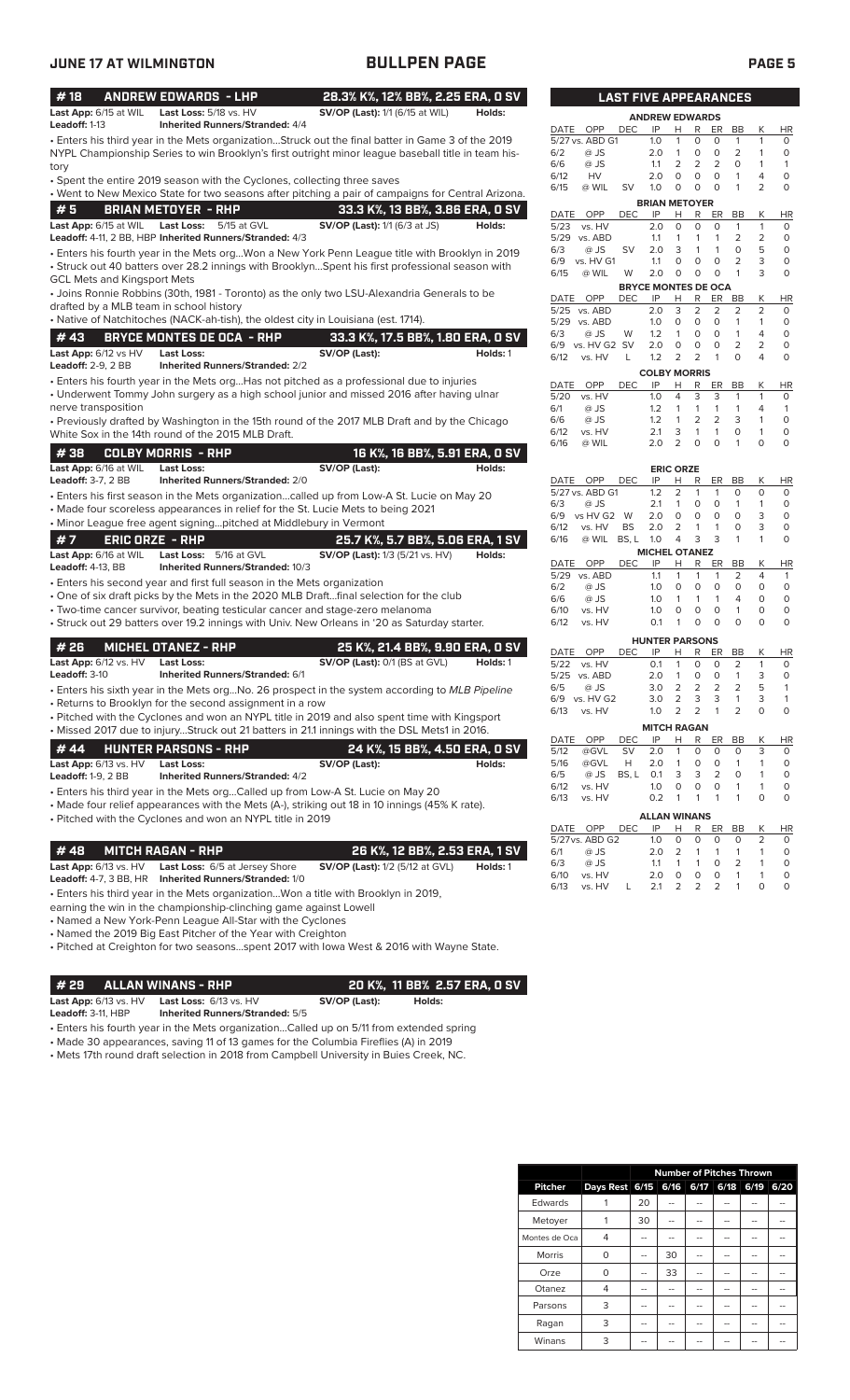### **JUNE 17 AT WILMINGTON HIGH/LOW & CHARTS PAGE 6**

| .                                                                               |
|---------------------------------------------------------------------------------|
| INDIVIDUAL PITCHING HIGHS                                                       |
|                                                                                 |
|                                                                                 |
| Most Home Runs Allowed, Game 4 (2x, Jose Butto, 6/6 at Jersey Shore)            |
| Most Strikeouts, Game, Starter8 (4x, last: Alec Kisena, 6/12 vs. Hudson Valley) |
| Most Strikeouts, Game, Reliever5 (2x, Hunter Parsons, 6/5 at Jersey Shore)      |
|                                                                                 |
|                                                                                 |
|                                                                                 |
|                                                                                 |
| Most Innings Pitched, Reliever  3.0 (3x, Hunter Parsons, 6/5 at Jersey Shore)   |
|                                                                                 |
|                                                                                 |

| <b>TEAM PITCHING HIGHS</b>                                                |  |  |  |  |  |  |  |  |
|---------------------------------------------------------------------------|--|--|--|--|--|--|--|--|
|                                                                           |  |  |  |  |  |  |  |  |
|                                                                           |  |  |  |  |  |  |  |  |
|                                                                           |  |  |  |  |  |  |  |  |
|                                                                           |  |  |  |  |  |  |  |  |
|                                                                           |  |  |  |  |  |  |  |  |
| Most Consecutive Scoreless Innings 10 (5/19-5/20 vs. Hudson Valley)       |  |  |  |  |  |  |  |  |
|                                                                           |  |  |  |  |  |  |  |  |
|                                                                           |  |  |  |  |  |  |  |  |
|                                                                           |  |  |  |  |  |  |  |  |
|                                                                           |  |  |  |  |  |  |  |  |
|                                                                           |  |  |  |  |  |  |  |  |
|                                                                           |  |  |  |  |  |  |  |  |
| Most Walks Allowed, Extra Innings 2 (5/23 vs. Hudson Valley - 12 innings) |  |  |  |  |  |  |  |  |
|                                                                           |  |  |  |  |  |  |  |  |
|                                                                           |  |  |  |  |  |  |  |  |
| Most Pitchers Used, Extra Innings5 (5/23 vs. Hudson Valley - 12 innings)  |  |  |  |  |  |  |  |  |

|                          |                      |                             | <b>TEAM MISCELLANEOUS</b>                                                        |  |  |  |  |  |
|--------------------------|----------------------|-----------------------------|----------------------------------------------------------------------------------|--|--|--|--|--|
|                          |                      |                             |                                                                                  |  |  |  |  |  |
|                          |                      |                             | Longest Game, Time, Extra-Inning Game 3:24 (5/23 vs. Hudson Valley - 12 innings) |  |  |  |  |  |
|                          |                      |                             | Shortest Game, Time, Nine-Inning Game  2:20 (5/18 vs. Hudson Valley)             |  |  |  |  |  |
|                          |                      |                             |                                                                                  |  |  |  |  |  |
|                          |                      |                             |                                                                                  |  |  |  |  |  |
|                          |                      |                             |                                                                                  |  |  |  |  |  |
|                          |                      |                             |                                                                                  |  |  |  |  |  |
|                          |                      |                             |                                                                                  |  |  |  |  |  |
|                          |                      |                             |                                                                                  |  |  |  |  |  |
|                          |                      |                             |                                                                                  |  |  |  |  |  |
|                          |                      |                             |                                                                                  |  |  |  |  |  |
|                          |                      |                             |                                                                                  |  |  |  |  |  |
|                          | OUTFIELD ASSISTS [7] |                             | RECORD BREAKDOWN                                                                 |  |  |  |  |  |
| <b>NAME</b>              | <b>TOTAL</b>         | (LAST)                      |                                                                                  |  |  |  |  |  |
| Duplantis<br>Ashford     | 4<br>1               | 5/13 at GVL<br>5/25 vs. ABD |                                                                                  |  |  |  |  |  |
| Molina                   | 1                    | 5/21 vs. HV                 |                                                                                  |  |  |  |  |  |
| Winaker                  | 1                    | 5/6 at ASH                  |                                                                                  |  |  |  |  |  |
|                          |                      |                             |                                                                                  |  |  |  |  |  |
|                          |                      |                             |                                                                                  |  |  |  |  |  |
|                          |                      |                             |                                                                                  |  |  |  |  |  |
|                          |                      |                             |                                                                                  |  |  |  |  |  |
|                          |                      |                             |                                                                                  |  |  |  |  |  |
|                          |                      |                             |                                                                                  |  |  |  |  |  |
|                          | UNIFORM RECORDS      |                             |                                                                                  |  |  |  |  |  |
| <b>Home White</b>        |                      | $0 - 3$                     |                                                                                  |  |  |  |  |  |
|                          |                      |                             |                                                                                  |  |  |  |  |  |
| <b>Road Gray</b>         |                      | $7-12$                      |                                                                                  |  |  |  |  |  |
|                          |                      | $4 - 7$                     |                                                                                  |  |  |  |  |  |
| <b>Championship Gold</b> |                      |                             |                                                                                  |  |  |  |  |  |
| <b>Coney Island</b>      |                      | $O-1$                       |                                                                                  |  |  |  |  |  |
|                          |                      |                             |                                                                                  |  |  |  |  |  |
|                          |                      |                             |                                                                                  |  |  |  |  |  |
|                          |                      |                             | Do Not Allow a Home Run 6-5                                                      |  |  |  |  |  |
|                          |                      |                             |                                                                                  |  |  |  |  |  |
|                          |                      |                             | Opponent Hits More HRs1-13                                                       |  |  |  |  |  |
|                          |                      |                             |                                                                                  |  |  |  |  |  |
|                          |                      |                             |                                                                                  |  |  |  |  |  |
|                          |                      |                             |                                                                                  |  |  |  |  |  |
|                          |                      |                             |                                                                                  |  |  |  |  |  |
|                          |                      |                             |                                                                                  |  |  |  |  |  |
|                          |                      |                             |                                                                                  |  |  |  |  |  |
|                          |                      |                             |                                                                                  |  |  |  |  |  |
|                          |                      |                             |                                                                                  |  |  |  |  |  |
|                          |                      |                             |                                                                                  |  |  |  |  |  |
|                          |                      |                             |                                                                                  |  |  |  |  |  |
|                          |                      |                             |                                                                                  |  |  |  |  |  |
|                          |                      |                             |                                                                                  |  |  |  |  |  |
|                          |                      |                             |                                                                                  |  |  |  |  |  |
|                          |                      |                             | First Game of Series 4-3                                                         |  |  |  |  |  |
|                          |                      |                             |                                                                                  |  |  |  |  |  |
|                          |                      |                             | Last Game of Series  2-3                                                         |  |  |  |  |  |
|                          |                      |                             |                                                                                  |  |  |  |  |  |
|                          |                      |                             |                                                                                  |  |  |  |  |  |
|                          | <b>EJECTIONS</b>     |                             |                                                                                  |  |  |  |  |  |
| Name                     | <b>Umpire</b>        | Date                        |                                                                                  |  |  |  |  |  |
|                          |                      |                             |                                                                                  |  |  |  |  |  |

| <b>MISC. WINS</b>                      |
|----------------------------------------|
| Come from Behind Wins  6 (6/15 at WIL) |
| Wins in Last At-Bat 1 (5/23 vs. HV)    |
| Walk-off Wins  1(5/23 vs. HV)          |

| INDIVIDUAL BATTING HIGHS                                            |
|---------------------------------------------------------------------|
|                                                                     |
|                                                                     |
|                                                                     |
|                                                                     |
|                                                                     |
|                                                                     |
|                                                                     |
| Home Runs, Consecutive Games Three games (Ronny Mauricio, 5/7-5/11) |
|                                                                     |
|                                                                     |
|                                                                     |
|                                                                     |
|                                                                     |
|                                                                     |
|                                                                     |
| Most Extra-Base Hits, Game 3 (3x, Cody Bohanek, 6/15 at Wilmington) |
|                                                                     |
| <b>TEAM BATTING HIGHS</b>                                           |
|                                                                     |
|                                                                     |
|                                                                     |
|                                                                     |
|                                                                     |
|                                                                     |
|                                                                     |
|                                                                     |
|                                                                     |
|                                                                     |
|                                                                     |
|                                                                     |
|                                                                     |
|                                                                     |
|                                                                     |
|                                                                     |
|                                                                     |
|                                                                     |
|                                                                     |
|                                                                     |
|                                                                     |

### **FIELDING**

Most Errors, Team, Game...............................................................................6 (5/7 at Asheville) Most Errors, Individual, Game......................2 (6x, last: Brett Baty, 6/11 vs. Hudson Valley) Most Double Plays Turned, Nine-Inning Game.......................... 3 (5/19 vs. Hudson Valley) Consecutive Errorless Games, Team.

### **STARTERS BY POSITION**

**C-** Uriarte (11), Senger (9), Alvarez (9), Mena (6)

**1B-** Genord (27), Ritter (4), Winaker (2), Bohanek (2)

**2B-** Ritter (22), Walters (10), Tiberi (1), Struble (1), McNeil (1)

**3B-** Baty (27), Tiberi (7), Bohanek (1)

**SS-** Mauricio (28), Walters (4), Bohanek (3)

**LF-** Duplantis (21), Tiberi (9), Bohanek (2), Winaker (1), Ashford (1), Struble (1)

**CF-** Hernandez (10), Mangum (8), Hernandez (8), Duplantis (8), Molina (6), Ota (2), Ash-

ford (1) **RF-** Ashford (13), Molina (10), Winaker (4), Hernandez (4), Struble (2), Ota (1), Bohanek (1)

**DH-** Alvarez (9), Baty (5), Mauricio (4), Tiberi (3), Genord (2), Hernandez (2), Senger (2), Mena (2), Bohanek (2), Ritter (2), Mangum (1), Walters (1)

**STARTERS BY BATTING ORDER**

**1st -** Duplantis (28), Tiberi (2), Mangum (2), Struble (1), Ashford (1), McNeil (1)

**2nd -** Bohanek (11), Ashford (5), Mangum (5), Mauricio (5), Winaker (4), Walters (2), Alvarez (2), Tiberi (1), Duplantis (1)

**3rd -** Mauricio (27), Baty (8)

**4th-** Baty (24), Ritter (6), Alvarez (4), Genord (1)

**5th-** Alvarez (13), Ritter (9), Senger (4), Genord (3), Ashford (3), Ota (2), Hernandez (1)

**6th-** Ritter (12), Genord (8), Senger (3), Hernandez (3), Ashford (2), Winaker (2), Ota (1), Tiberi (1), Mena (1), Uriarte (1)

**7th-** Genord (15), Tiberi (5), Senger (3), Uriarte (3), Ashford (3), Walters (2), Winaker (1), Mena (1), Hernandez (1), Ritter (1)

**8th-** Tiberi (10), Hernandez (8), Walters (5), Mena (4), Uriarte (3), Genord (2), Senger (1), Molina (1), Ashford (1)

**Name** 

**9th-** Molina (15), Walters (5), Uriarte (4), Struble (3), Hernandez (3), Mangum (2), Mena (2), Tiberi (1)

|             | <b>CATCHERS STEALING</b> |     |            | <b>MULTI-RUN INNINGS</b> |              |                  |  |  |  |
|-------------|--------------------------|-----|------------|--------------------------|--------------|------------------|--|--|--|
| <b>Name</b> | СS                       | ATT | <b>PCT</b> | <b>Runs</b>              | <b>Times</b> | Last             |  |  |  |
| Alvarez     |                          | 14  | 7%         | 6                        |              | 7th, 5/20 vs. HV |  |  |  |
| Mena        |                          | 3   | 0%         | 5                        |              | 6th, 5/20 vs. HV |  |  |  |
| Senger      |                          | 10  | 20%        | 3                        | 15           | 8th, 6/12 vs. HV |  |  |  |
| Uriarte     |                          | 17  | 41%        |                          | 21           | 6/16 at WIL      |  |  |  |
| Team        |                          | 46  | 22%        |                          |              |                  |  |  |  |

|                                        |    |    | $\mathbf{A}$ | - Ge | Æ  | $\sim$ |           |  | <b>B 9</b> 10+ TOTALS |
|----------------------------------------|----|----|--------------|------|----|--------|-----------|--|-----------------------|
| OPPONENTS 18 25 26 31 13 25 10 31 10 3 |    |    |              |      |    |        |           |  | 184                   |
| <b>BKLYN</b>                           | 22 | 11 | 18           | 13   | 19 |        | $16$   22 |  | 145                   |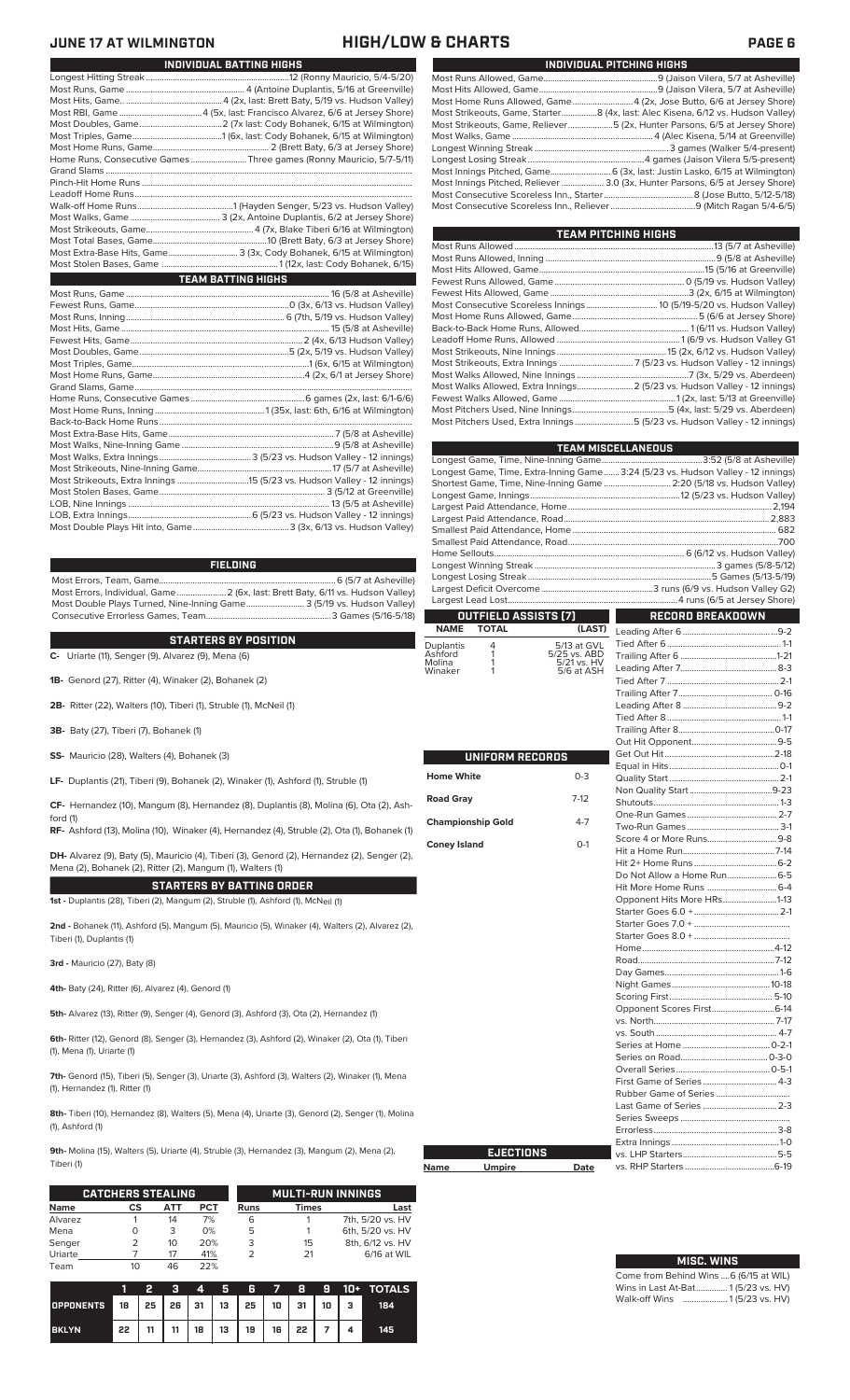7/11 57 at Hudson Valley 4:35 p.m.

### **JUNE 17 AT WILMINGTON GAME BY GAME RESULTS PAGE 7**

| <b>GAME-BY-GAME RESULTS</b> |                |                                |                |           |               |                   |         |                                                                         |                               |                             |             |                   |
|-----------------------------|----------------|--------------------------------|----------------|-----------|---------------|-------------------|---------|-------------------------------------------------------------------------|-------------------------------|-----------------------------|-------------|-------------------|
| <b>DATE</b>                 | GM#            | <b>OPPONENT</b>                | W-L/TIME SCORE |           | <b>RECORD</b> | POSITION          | GA/GB   | <b>WINNING PITCHER</b>                                                  | <b>LOSING PITCHER</b>         | <b>SAVE</b>                 | <b>TIME</b> | <b>ATTENDANCE</b> |
| 5/4                         | $\mathbf{1}$   | at Asheville                   | W              | $8 - 2$   | $1-0$         | T <sub>1st</sub>  | $+1$    | Josh Walker (1-0)                                                       | Blair Henley (0-1)            |                             | 3:16        | 1,200             |
| 5/5                         | $\overline{2}$ | at Asheville                   | L              | $6-1$     | $1 - 1$       | T <sub>2</sub> nd | $-1$    | Chandler Casey (1-0)                                                    | Jose Butto (1-0)              |                             | 3:26        | 1,200             |
| 5/6                         | 3              | at Asheville                   | L              | $11 - 4$  | $1 - 2$       | T3rd              | $-2$    | Matt Ruppenthal (1-0)                                                   | Oscar Rojas (0-1)             |                             | 3:10        | 1,200             |
| 5/7                         | 4              | at Asheville                   | L              | $13 - 7$  | $1 - 3$       | T3rd              | -3      | R.J. Freure (1-0)                                                       | Jaison Vilera (0-1)           |                             | 3:44        | 1,200             |
| 5/8                         | 5              | at Asheville                   | W              | $16-12$   | $2 - 3$       | T3rd              | $-3$    | Alec Kisena (1-0)                                                       | Juan Pablo Lopez (1-0)        |                             | 3:52        | 1,200             |
| 5/9                         |                | at Asheville                   |                |           |               |                   |         | Cancelled due to non-COVID-related illness                              |                               |                             |             |                   |
| 5/10                        |                | OFF DAY                        |                |           |               |                   |         |                                                                         |                               |                             |             |                   |
| 5/11                        | 6              | at Greenville                  | W              | $6-1$     | $3-3$         | 2 <sub>nd</sub>   | $-2.5$  | Josh Walker (2-0)                                                       | Jay Groome (0-2)              |                             | 3:00        | 1,995             |
| 5/12                        | 7              | at Greenville                  | W              | $3-2$     | $4 - 3$       | 2 <sub>nd</sub>   | $-1.5$  | Brian Metoyer (1-0)                                                     | Yusniel Padron-Artilles (0-2) | Mitch Ragan (1)             | 3:14        | 1,819             |
| 5/13                        | 8              | at Greenville                  | L              | $8 - 2$   | $4 - 4$       | 2 <sub>nd</sub>   | $-2.5$  | Chris Murphy (1-1)                                                      | Oscar Rojas (0-2)             |                             | 3:21        | 2,485             |
| 5/14                        | 9              | at Greenville                  | L              | $5-1$     | $4 - 5$       | 4th               | $-2.5$  | Brayan Bello (2-0)                                                      | Alec Kisena (1-1)             |                             | 2:54        | 2,732             |
| 5/15                        | 10             | at Greenville                  | L              | $8 - 4$   | $4-6$         | 4th               | $-3.5$  | Yorvin Pantoja (1-0)                                                    | Brian Metoyer (1-1)           |                             | 2:52        | 2,883             |
| 5/16                        | 11             | at Greenville                  | L              | $10-9$    | $4 - 7$       | 4th               | $-3.5$  | Jake Wallace (1-0)                                                      | Eric Orze (0-1)               |                             | 3:09        | 2,818             |
| 5/17                        |                | OFF DAY                        |                |           |               |                   |         |                                                                         |                               |                             |             |                   |
| 5/18                        | 12             | <b>Hudson Valley</b>           | L              | $4 - 3$   | 4-8           | 5th               | $-4.5$  | Zach Greene (1-1)                                                       | Andrew Edwards (0-1)          |                             | 2:29        | 1,315             |
| 5/19                        | 13             | <b>Hudson Valley</b>           | W              | 14-0      | $5-8$         | 5th               | $-3.5$  | Allan Winans (1-0)                                                      | Jhony Brito (0-1)             |                             | 3:01        | 810               |
| 5/20                        | 14             | <b>Hudson Valley</b>           | L              | $6-1$     | $5-9$         | 5th               | $-3.5$  | Luis Medina (2-0)                                                       | Jaison Vilera (0-2)           |                             | 2:42        | 682               |
| 5/21                        | 15             | <b>Hudson Valley</b>           | W              | $4-1$     | $6-9$         | 5th               | $-3.5$  | Josh Walker (3-0)                                                       | Josh Maciejewski (2-1)        | Eric Orze (1)               | 2:33        | 998               |
| 5/22                        | 16             | <b>Hudson Valley</b>           | L              | $5-3$     | $6-10$        | 5th               | $-4.5$  | Ken Waldichuk (1-0)                                                     | Cam Opp (0-1)                 |                             | 3:14        | 1,624             |
| 5/23                        | 17             | <b>Hudson Valley</b>           | W              | $6-5(12)$ | $7 - 10$      | 5th               | $-3.5$  | Josh Hejka (1-0)                                                        | Zach Greene (1-2)             |                             | 3:24        | 1,261             |
| 5/24                        |                | OFF DAY                        |                |           |               |                   |         |                                                                         |                               |                             |             |                   |
| 5/25                        | 18             | Aberdeen                       | L              | $8-1$     | $7 - 11$      | 5th               | $-4.5$  | Drew Rom (2-0)                                                          | Oscar Rojas (0-3)             |                             | 2:52        | 861               |
| 5/26                        | 19             | Aberdeen                       |                |           |               |                   |         | 5/26 game postponed due to rain, makeup scheduled for doubleheader 5/27 |                               |                             |             |                   |
| 5/27                        | 19             | Aberdeen                       | L              | $6-2(7)$  | $7-12$        | 5th               | $-5.5$  | Grayson Rodriguez (3-0)                                                 | Jaison Vilera (0-3)           |                             | 2:14        |                   |
|                             | 20             | Aberdeen                       | L              | $10-1(7)$ | $7-13$        | 5th               | $-6.5$  | Morgan McSweeney (2-0)                                                  | Cam Opp (0-2)                 |                             | 2:37        | 926               |
| 5/28                        | 21             | Aberdeen                       |                |           |               |                   |         | 5/28 game postponed due to rain, makeup scheduled for doubleheader 8/25 |                               |                             |             |                   |
| 5/29                        | 21             | Aberdeen                       | L              | $4-1$     | $7 - 14$      | 5th               | $-7.5$  | <b>Garrett Stallings (3-1)</b>                                          | Alec Kisena (1-2)             | <b>Connor Gillispie (1)</b> | 2:52        | 1,509             |
| 5/30                        | 22             | Aberdeen                       |                |           |               |                   |         | 5/30 game posted to a later date to be determined                       |                               |                             |             |                   |
| 5/31                        |                | OFF DAY                        |                |           |               |                   |         |                                                                         |                               |                             |             |                   |
|                             |                |                                |                |           |               |                   |         | MAY [7-14]                                                              |                               |                             |             |                   |
| 6/1                         | 22             | at Jersey Shore                | W              | $11 - 5$  | $8-14$        | T4th              | $-7.5$  | Jose Butto (1-1)                                                        | Josh Hendrickson (0-1)        |                             | 3:03        | 2,077             |
| 6/2                         | 23             | at Jersey Shore                | L              | $4-1$     | $8-15$        | 5th               | $-8.5$  | Carlo Reyes (1-0)                                                       | Justin Lasko (0-1)            | Blake Brown (1)             | 2:44        | 1,591             |
| 6/3                         | 24             | at Jersey Shore                | W              | $6 - 4$   | $9 - 15$      | 4th               | $-8.5$  | Bryce Montes de Oca (1-0)                                               | Jack Perkins (0-1)            | Brian Metoyer (1)           | 3:15        | 1,473             |
| 6/4                         | 25             | at Jersey Shore                | L              | $5-4(7)$  | $9-16$        | 5th               | $-9.0$  | Aneurys Zabala (2-2)                                                    | Allan Winans (1-1)            |                             | 2:12        | 2,399             |
| 6/5                         | 26             | at Jersey Shore                | L              | $5 - 4$   | $9-17$        | 5th               | $-9.0$  | Mike Adams (1-1)                                                        | Mitch Ragan (0-1)             |                             | 2:36        | 2,122             |
| 6/6                         | 27             | at Jersey Shore                | L              | $11-6$    | $9-18$        | 5th               | $-9.5$  | Nick Lackney (1-0)                                                      | Jose Butto (1-2)              |                             | 3:31        | 2,041             |
| 6/7                         |                | OFF DAY                        |                |           |               |                   |         |                                                                         |                               |                             |             |                   |
| 6/9                         | 28             | <b>Hudson Valley</b>           | L              | $3-2(7)$  | $9-19$        | 5th               | $-10.5$ | Tanner Myatt (1-0)                                                      | Justin Lasko (0-2)            | Justin Wilson (1)           | 2:22        |                   |
|                             | 29             | <b>Hudson Valley</b>           | W              | $5-3(7)$  | 10-19         | 5th               | $-9.5$  | Eric Orze (1-1)                                                         | Luis Medina (2-1)             | Bryce Montes de Oca (1)     | 2:02        | 1,211             |
| 6/10                        | 30             | <b>Hudson Valley</b>           | L              | $1-0$     | 10-20         | 5th               | $-9.5$  | <b>Barrett Loseke (2-1)</b>                                             | Cam Opp (0-3)                 | Zach Greene (1)             | 2:37        | 1,396             |
| 6/11                        | 31             | <b>Hudson Valley</b>           | L              | 8-0       | $10 - 21$     | 5th               | $-9.5$  | Ken Waldichuk (2-0)                                                     | Jaison Vilera (0-4)           |                             | 3:06        | 1,597             |
| 6/12                        | 32             | <b>Hudson Valley</b>           | г              | $5-4$     | 10-22         | 5th               | $-9.5$  | <b>Nelson Alvarez (2-0)</b>                                             | Bryce Montes de Oca (1-1)     | Justin Wilson (2)           | 3:22        | 2,194             |
| 6/13                        | 33             | <b>Hudson Valley</b>           | г              | 5-0       | $10 - 23$     | 5th               | $-9.5$  | Hayden Wesneski (1-1)                                                   | Allan Winans (1-2)            |                             | 2:50        | 1,749             |
| 6/14                        |                | OFF DAY                        |                |           |               |                   |         |                                                                         |                               |                             |             |                   |
| 6/15                        | 34             | at Wilmington                  | W              | $3-1$     | $11 - 23$     | 5th               | $-8.5$  | Brian Metoyer (2-1)                                                     | Zach Brzykcy (2-1)            | Andrew Edwards (1)          | 2:21        | 1,188             |
| 6/16                        | 35<br>36       | at Wilmington                  | L<br>7:05 p.m. | $5 - 2$   | $11 - 24$     | 5th               | $-9.5$  | Amos Willingham (1-0)                                                   | Eric Orze (1-2)               | Reid Schaller (3)           | 2:51        | 700               |
| 6/17                        | 37             | at Wilmington                  | 7:05 p.m.      |           |               |                   |         |                                                                         |                               |                             |             |                   |
| 6/18<br>6/19                | 38             | at Wilmington                  | 6:05 p.m.      |           |               |                   |         |                                                                         |                               |                             |             |                   |
| 6/20                        | 39             | at Wilmington<br>at Wilmington | 1:05 p.m.      |           |               |                   |         |                                                                         |                               |                             |             |                   |
| 6/21                        |                | OFF DAY                        |                |           |               |                   |         |                                                                         |                               |                             |             |                   |
| 6/22                        | 40             | <b>Jersey Shore</b>            | 6:30 p.m.      |           |               |                   |         |                                                                         |                               |                             |             |                   |
| 6/23                        | 41             | <b>Jersey Shore</b>            | 6:30 p.m.      |           |               |                   |         |                                                                         |                               |                             |             |                   |
| 6/24                        | 42             | <b>Jersey Shore</b>            | 6:30 p.m.      |           |               |                   |         |                                                                         |                               |                             |             |                   |
| 6/25                        | 43             | <b>Jersey Shore</b>            | 7:00 p.m.      |           |               |                   |         |                                                                         |                               |                             |             |                   |
| 6/26                        | 44             | <b>Jersey Shore</b>            | 6:00 p.m.      |           |               |                   |         |                                                                         |                               |                             |             |                   |
| 6/27                        | 45             | <b>Jersey Shore</b>            | 4:00 p.m.      |           |               |                   |         |                                                                         |                               |                             |             |                   |
| 6/28                        |                | OFF DAY                        |                |           |               |                   |         |                                                                         |                               |                             |             |                   |
| 6/29                        | 46             | at Aberdeen                    | 7:05 p.m.      |           |               |                   |         |                                                                         |                               |                             |             |                   |
| 6/30                        | 47             | at Aberdeen                    | 7:05 p.m.      |           |               |                   |         |                                                                         |                               |                             |             |                   |
|                             |                |                                |                |           |               |                   |         | <b>JUNE [4-10]</b>                                                      |                               |                             |             |                   |
| 7/1                         | 48             | at Aberdeen                    | 7:05 p.m.      |           |               |                   |         |                                                                         |                               |                             |             |                   |
| 7/2                         | 49             | at Aberdeen                    | 7:05 p.m.      |           |               |                   |         |                                                                         |                               |                             |             |                   |
| 7/3                         | 50             | at Aberdeen                    | 6:05 pm.       |           |               |                   |         |                                                                         |                               |                             |             |                   |
| 7/4                         | 51             | at Aberdeen                    | 2:05 p.m.      |           |               |                   |         |                                                                         |                               |                             |             |                   |
| 7/5                         |                | OFF DAY                        |                |           |               |                   |         |                                                                         |                               |                             |             |                   |
| 7/6                         | 52             | at Hudson Valley               | 7:05 p.m.      |           |               |                   |         |                                                                         |                               |                             |             |                   |
| 7/7                         | 53             | at Hudson Valley               | 7:05 p.m.      |           |               |                   |         |                                                                         |                               |                             |             |                   |
| 7/8                         | 54             | at Hudson Valley               | 7:05 p.m.      |           |               |                   |         |                                                                         |                               |                             |             |                   |
| 7/9                         | 55             | at Hudson Valley               | 7:05 p.m.      |           |               |                   |         |                                                                         |                               |                             |             |                   |
| 7/10                        | 56             | at Hudson Valley               | 6:05 p.m.      |           |               |                   |         |                                                                         |                               |                             |             |                   |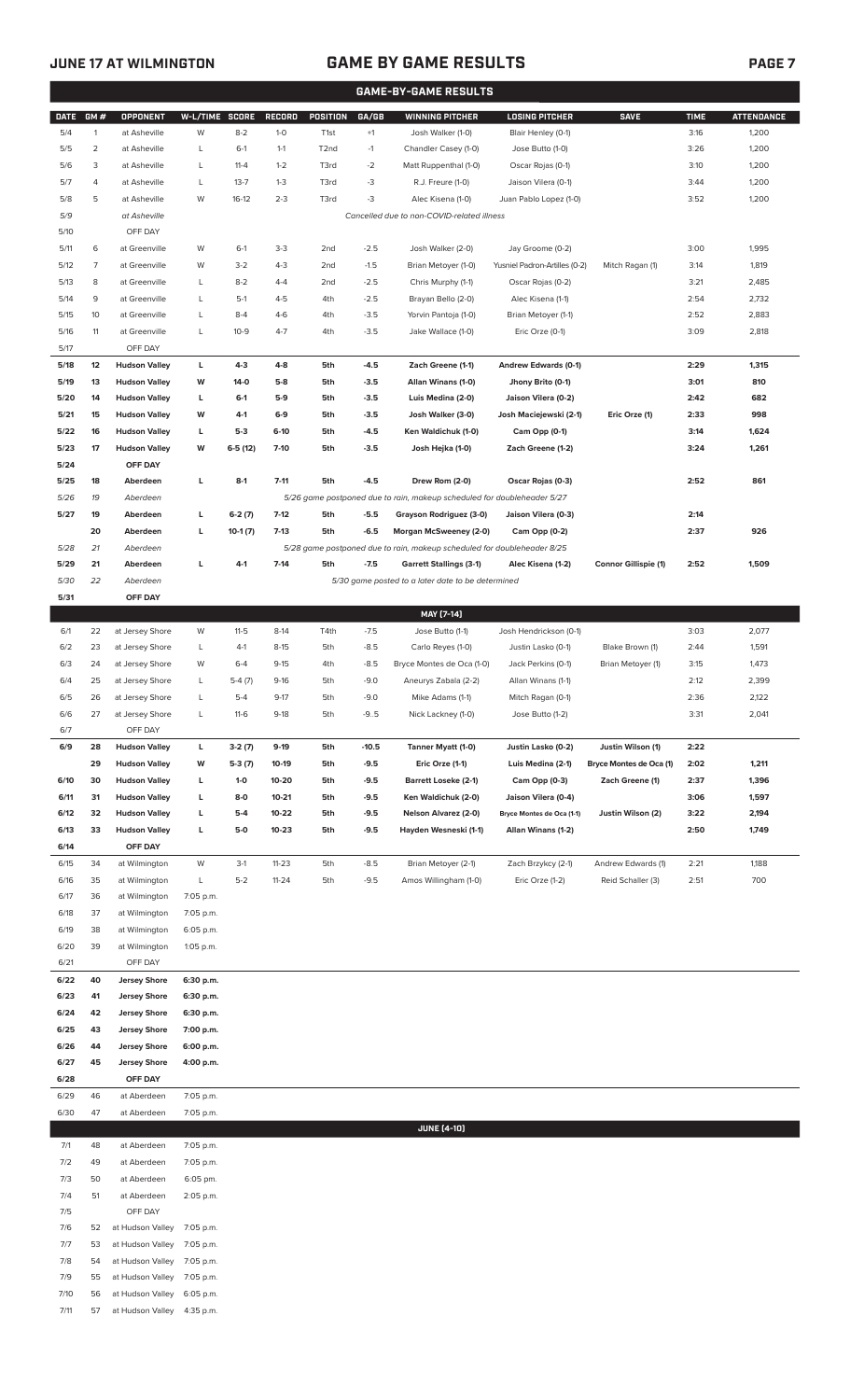### **JUNE 17 AT WILMINGTON GAME-BY-GAME PAGE 8**

| <b>DATE</b> | GM#  | OPPONENT                   |           | W-L/TIME SCORE RECORD<br>POSITION<br>GA/GB | <b>WINNING PITCHER</b> | <b>LOSING PITCHER</b> | <b>SAVE</b> | <b>TIME</b> | <b>ATTENDANCE</b> |
|-------------|------|----------------------------|-----------|--------------------------------------------|------------------------|-----------------------|-------------|-------------|-------------------|
| 7/12        |      | OFF DAY                    |           |                                            |                        |                       |             |             |                   |
| 7/13        | 59   | <b>Jersey Shore</b>        | 6:30 p.m. |                                            |                        |                       |             |             |                   |
| 7/14        | 60   | <b>Jersey Shore</b>        | 6:30 p.m. |                                            |                        |                       |             |             |                   |
| 7/15        | 61   | <b>Jersey Shore</b>        | 6:30 p.m. |                                            |                        |                       |             |             |                   |
| 7/16        | 62   | <b>Jersey Shore</b>        | 7:00 p.m. |                                            |                        |                       |             |             |                   |
| 7/17        | 63   | <b>Jersey Shore</b>        | 6:00 p.m. |                                            |                        |                       |             |             |                   |
| 7/18        | 64   | <b>Jersey Shore</b>        | 4:00 p.m. |                                            |                        |                       |             |             |                   |
|             |      |                            |           |                                            |                        |                       |             |             |                   |
| 7/19        |      | OFF DAY                    |           |                                            |                        |                       |             |             |                   |
| 7/20        | 65   | Wilmington                 | 6:30 p.m. |                                            |                        |                       |             |             |                   |
| 7/21        | 66   | Wilmington                 | 6:30 p.m. |                                            |                        |                       |             |             |                   |
| 7/22        | 67   | Wilmington                 | 6:30 p.m. |                                            |                        |                       |             |             |                   |
| 7/23        | 68   | Wilmington                 | 7:00 p.m. |                                            |                        |                       |             |             |                   |
| 7/24        | 69   | Wilmington                 | 6:00 p.m. |                                            |                        |                       |             |             |                   |
| 7/25        | 70   | Wilmington                 | 4:00 p.m. |                                            |                        |                       |             |             |                   |
| 7/26        |      | OFF DAY                    |           |                                            |                        |                       |             |             |                   |
| 7/27        | $71$ | at Jersey Shore            | 7:05 p.m. |                                            |                        |                       |             |             |                   |
| 7/28        | 72   | at Jersey Shore            | 7:05 p.m. |                                            |                        |                       |             |             |                   |
| 7/29        | 73   | at Jersey Shore            | 7:05 p.m. |                                            |                        |                       |             |             |                   |
| 7/30        | 74   | at Jersey Shore            | 7:05 p.m. |                                            |                        |                       |             |             |                   |
| 7/31        | 75   | at Jersey Shore            | 7:05 p.m. |                                            |                        |                       |             |             |                   |
|             |      |                            |           |                                            | JULY (0-0)             |                       |             |             |                   |
| 8/1         | 76   | at Jersey Shore            | 1:05 p.m. |                                            |                        |                       |             |             |                   |
| 8/2         |      | OFF DAY                    |           |                                            |                        |                       |             |             |                   |
| 8/3         | 77   | <b>Hudson Valley</b>       |           |                                            |                        |                       |             |             |                   |
|             |      |                            | 6:30 p.m. |                                            |                        |                       |             |             |                   |
| 8/4         | 78   | <b>Hudson Valley</b>       | 6:30 p.m. |                                            |                        |                       |             |             |                   |
| 8/5         | 79   | <b>Hudson Valley</b>       | 6:30 p.m. |                                            |                        |                       |             |             |                   |
| 8/6         | 80   | <b>Hudson Valley</b>       | 7:00 p.m. |                                            |                        |                       |             |             |                   |
| 8/7         | 81   | <b>Hudson Valley</b>       | 6:00 p.m. |                                            |                        |                       |             |             |                   |
| 8/8         | 82   | <b>Hudson Valley</b>       | 4:00 p.m. |                                            |                        |                       |             |             |                   |
| 8/9         |      | OFF DAY                    |           |                                            |                        |                       |             |             |                   |
| 8/10        | 83   | at Wilmington              | 7:05 p.m. |                                            |                        |                       |             |             |                   |
| 8/11        | 84   | at Wilmington              | 7:05 p.m. |                                            |                        |                       |             |             |                   |
| 8/12        | 85   | at Wilmington              | 7:05 p.m. |                                            |                        |                       |             |             |                   |
| 8/13        | 86   | at Wilmington              | 7:05 p.m. |                                            |                        |                       |             |             |                   |
| 8/14        | 87   | at Wilmington              | 6:05 p.m. |                                            |                        |                       |             |             |                   |
| 8/15        | 88   | at Wilmington              | 1:05 p.m. |                                            |                        |                       |             |             |                   |
| 8/16        |      | OFF DAY                    |           |                                            |                        |                       |             |             |                   |
| 8/17        | 89   | at Hudson Valley 7:05 p.m. |           |                                            |                        |                       |             |             |                   |
| 8/18        | 90   | at Hudson Valley           | 7:05 p.m. |                                            |                        |                       |             |             |                   |
| 8/19        | 91   | at Hudson Valley           | 7:05 p.m. |                                            |                        |                       |             |             |                   |
| 8/20        | 92   | at Hudson Valley           | 7:05 p.m. |                                            |                        |                       |             |             |                   |
| 8/21        | 93   | at Hudson Valley           | 6:05 p.m. |                                            |                        |                       |             |             |                   |
| 8/22        | 94   | at Hudson Valley           | 4:35 p.m. |                                            |                        |                       |             |             |                   |
| 8/23        |      | OFF DAY                    |           |                                            |                        |                       |             |             |                   |
| 8/24        | 95   | Aberdeen                   | 6:30 p.m. |                                            |                        |                       |             |             |                   |
| 8/25        | 96   | Aberdeen                   | 5:00 p.m. |                                            |                        |                       |             |             |                   |
|             | 97   | Aberdeen                   | DH        |                                            |                        |                       |             |             |                   |
| 8/26        | 98   | Aberdeen                   | 6:30 p.m. |                                            |                        |                       |             |             |                   |
| 8/27        | 99   | Aberdeen                   | 7:00 p.m. |                                            |                        |                       |             |             |                   |
| 8/28        | 100  | Aberdeen                   | 6:00 p.m. |                                            |                        |                       |             |             |                   |
| 8/29        | 101  | Aberdeen                   | 4:00 p.m. |                                            |                        |                       |             |             |                   |
| 8/30        |      | OFF DAY                    |           |                                            |                        |                       |             |             |                   |
| 8/31        | 102  | Wilmington                 | 6:30 p.m. |                                            |                        |                       |             |             |                   |
|             |      |                            |           |                                            | AUGUST (0-0)           |                       |             |             |                   |
| 9/1         | 103  | Wilmington                 | 6:30 p.m. |                                            |                        |                       |             |             |                   |
| 9/2         | 104  | Wilmington                 | 6:30 p.m. |                                            |                        |                       |             |             |                   |
| 9/3         | 105  | Wilmington                 | 7:00 p.m. |                                            |                        |                       |             |             |                   |
| 9/4         | 106  | Wilmington                 | 6:00 p.m. |                                            |                        |                       |             |             |                   |
| 9/5         | 107  | Wilmington                 | 4:00 p.m. |                                            |                        |                       |             |             |                   |
| 9/6         |      | OFF DAY                    |           |                                            |                        |                       |             |             |                   |
| 9/7         | 108  | at Hudson Valley           | 7:05 p.m. |                                            |                        |                       |             |             |                   |
| 9/8         | 109  | at Hudson Valley           | 7:05 p.m. |                                            |                        |                       |             |             |                   |
| 9/9         | 110  | at Hudson Valley           | 7:05 p.m. |                                            |                        |                       |             |             |                   |
| 9/10        | 111  | at Hudson Valley           | 7:05 p.m. |                                            |                        |                       |             |             |                   |
| 9/11        | 112  | at Hudson Valley           | 6:05 p.m. |                                            |                        |                       |             |             |                   |
| 9/12        | 113  | at Hudson Valley           | 4:35 p.m. |                                            |                        |                       |             |             |                   |
| 9/13        |      | OFF DAY                    |           |                                            |                        |                       |             |             |                   |
| 9/14        | 114  | <b>Jersey Shore</b>        | 6:30 p.m. |                                            |                        |                       |             |             |                   |
| 9/15        | 115  | <b>Jersey Shore</b>        | 6:30 p.m. |                                            |                        |                       |             |             |                   |
| 9/16        | 116  | <b>Jersey Shore</b>        | 6:30 p.m. |                                            |                        |                       |             |             |                   |
| 9/17        | 117  | <b>Jersey Shore</b>        | 7:00 p.m. |                                            |                        |                       |             |             |                   |
| 9/18        | 118  | <b>Jersey Shore</b>        | 4:00 p.m. |                                            |                        |                       |             |             |                   |
| 9/19        | 119  | <b>Jersey Shore</b>        | 1:00 p.m. |                                            |                        |                       |             |             |                   |

**SEPTEMBER (0-0)**